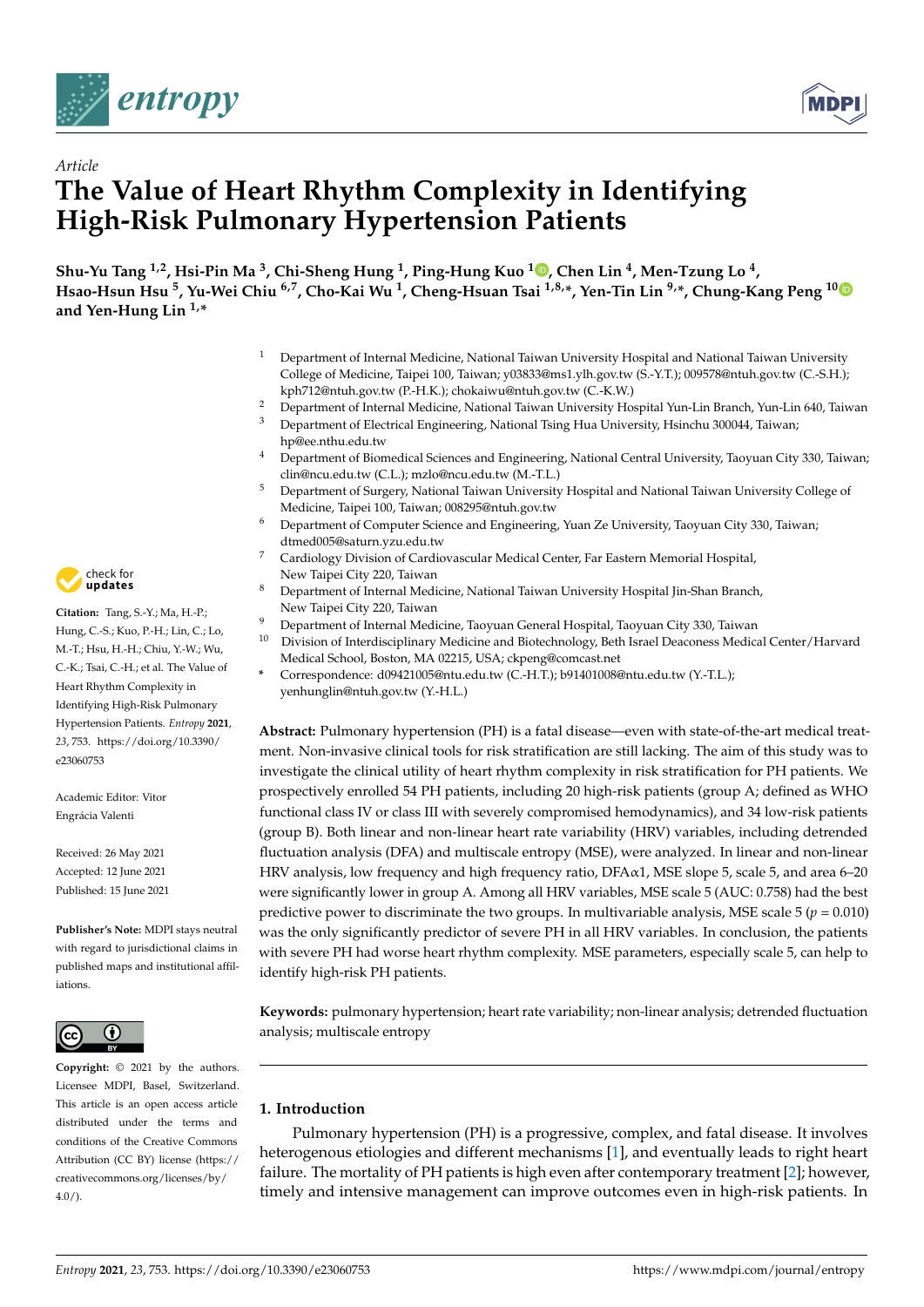addition, the dynamic adjustment of PH medications, based on disease status during followup, also plays an important role in PH management [\[3](#page-10-2)[–5\]](#page-10-3). Therefore, a useful tool for PH risk stratification is urgently needed to guide PH treatment. Several prognostic factors of PH have been verified, including sex, exercise tolerance, right heart hemodynamics, and functional performance [\[6–](#page-10-4)[8\]](#page-11-0), and they have been applied in different prediction models.

In 2015, the European Society of Cardiology (ESC)/European Respiratory Society (ERS) PH guidelines first proposed a dynamic PH risk assessment tool, including a combination of imaging, biologic, hemodynamic, performance status, and clinical conditions [\[1\]](#page-10-0). This tool has shown good survival prediction between different risk groups [\[9](#page-11-1)[,10\]](#page-11-2); however, it requires right heart hemodynamic measurements, which are invasive and difficult to apply for continuous monitoring of PH severity in clinical practice. Therefore, in this study, we propose a non-invasive and convenient tool for PH risk assessment derived from heart rate variability (HRV), namely, heart rhythm complexity analysis.

Heart rhythm complexity analyzes the complexity of changes in heart rate using non-linear methods, and it has been shown to have better predictive value for the diagnosis of PH and heart failure outcomes [\[11–](#page-11-3)[13\]](#page-11-4) than traditional HRV linear analysis [\[14\]](#page-11-5). In our previous study, we found that heart rhythm complexity was decreased in PH patients, and that it was useful to differentiate PH patients from normal populations [\[13\]](#page-11-4). However, whether heart rhythm complexity is useful in the risk stratification of PH patients is unknown. Therefore, we designed this study to investigate the clinical application of heart rhythm complexity in the risk stratification of PH patients.

#### **2. Materials and Methods**

### *2.1. Patients*

We prospectively enrolled 54 Taiwanese patients with PH from a single center, including 35 with pulmonary arterial hypertension (PAH) and 19 with chronic thromboembolic pulmonary hypertension (CTEPH) from May 2012 to April 2018. Based on the ESC guidelines [\[1\]](#page-10-0), the diagnosis of PH was made when the patient had suspicious clinical symptoms, and with mean pulmonary arterial pressure (mPAP) no less than 25 mmHg in right heart catheterization. The World Health Organization (WHO) recognizes five groups of PH, categorized by etiology or comorbidity. The PAH was in the WHO group 1 and CTEPH was in the WHO group 4. The diagnosis of WHO group 1 was made when the pulmonary artery wedge pressure (PAWP) less than 15 mmHg, and pulmonary vascular resistance (PVR) more than 3 Wood Units, and without the evidence of left heart disease. The diagnosis of WHO group 4 was made when the ventilation-perfusion lung scintigraphy showed filling defects in PH patients with the same hemodynamics criteria in right heart catheterization as in PAH. PAH and CTEPH have similar pathophysiological mechanisms as vascular arteriopathy [\[15\]](#page-11-6), presenting as elevated pre-capillary vessel pressure and pulmonary vascular resistance [\[16\]](#page-11-7). Other types of PH may involve complex disease mechanisms, such as lung disease or heart failure, which may result in patient heterogeneity, and were excluded from this study. Therefore, we only enrolled these two PH subgroups in the present study to avoid the confounding influence of other pathophysiologies.

All patients underwent echocardiography, blood sampling, right heart catheterization, and 24-h ambulatory electrocardiogram Holter recording. A full record of medical history of each patient was documented, including dyslipidemia, diabetes mellitus, hypertension, and coronary artery disease. The prescription of PH specific medication was recorded as well. The diagnosis of PH was confirmed by right heart catheterization, based on the ESC guidelines [\[1\]](#page-10-0). Parameters, including mPAP, PAWP, right atrial pressure, cardiac output, and cardiac index, were all recorded during right heart catheterization. Blood sampling was obtained during the right heart catheterization. We tested N-terminal probrain natriuretic peptide (NT-proBNP), hemoglobin, and creatinine. Both echocardiogram and Holter recordings were performed 2 months before or after right heart catheterization. A six-minute-walk-distance (6MWD) test was recorded 3 months before or after right heart catheterization if the patient was tolerable.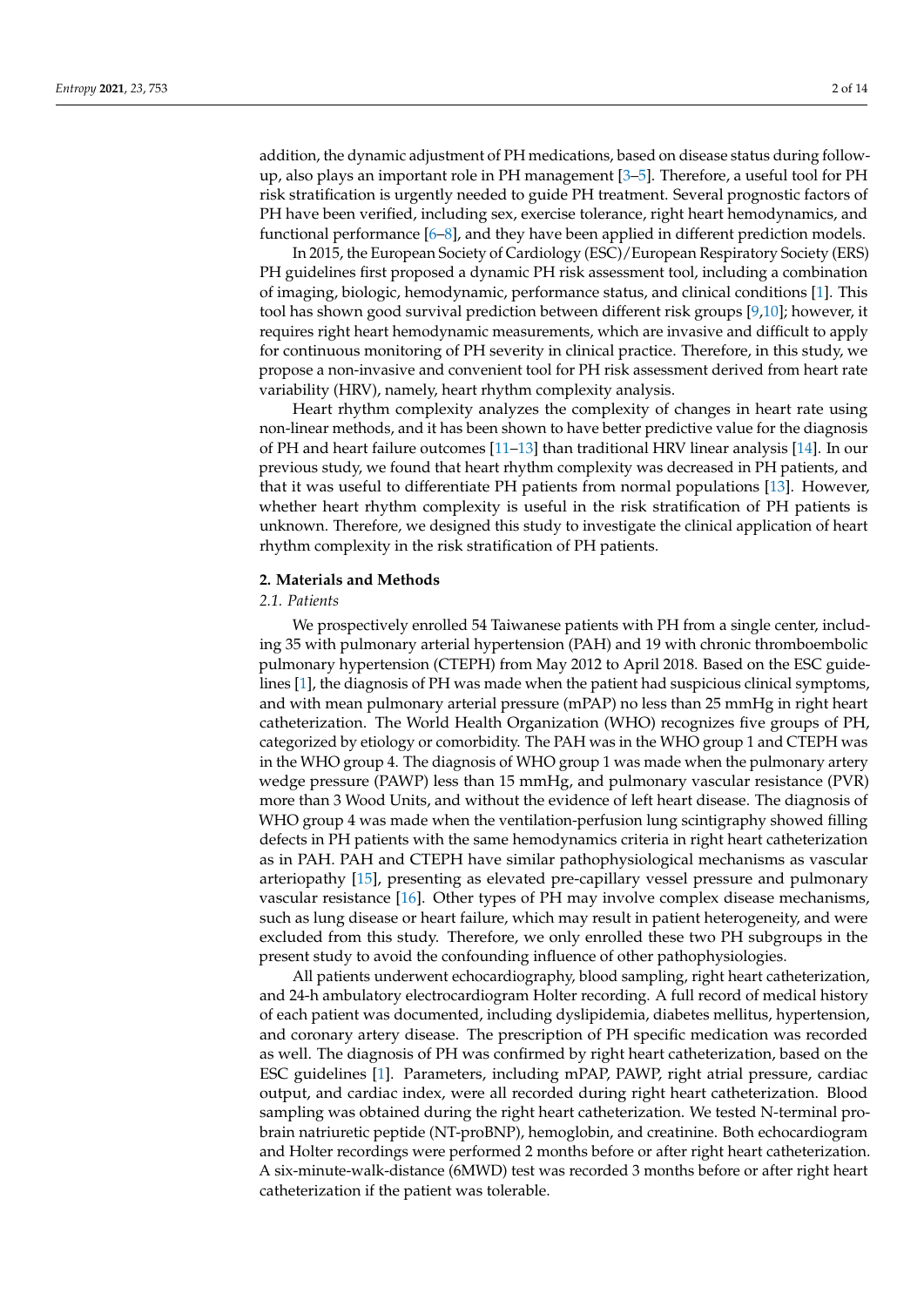The patients were divided into two groups based on PH severity [\[17\]](#page-11-8). The highrisk group was defined as (1) WHO functional class IV or (2) WHO functional class III with severely compromised hemodynamics (right atrial pressure: Pra > 15 mmHg or cardiac index < 2.0 L·min<sup>-1</sup>·m<sup>2</sup>). PH patients in WHO functional class I to II and in WHO functional class III without severely compromised hemodynamics were in the low-risk group [\[18,](#page-11-9)[19\]](#page-11-10). There were 20 patients in the high-risk group (group A) and 34 patients in the low-risk group (group B).

This study was approved by the Institutional Review Board of National Taiwan University Hospital (approval numbers NTUH REC No. 201003042R), and all subjects provided written informed consent. All research was performed in accordance with relevant guidelines and regulations. Reporting of this study followed the Strengthening the Reporting of Observational Studies in Epidemiology statement [\[20\]](#page-11-11).

#### *2.2. Echocardiogram*

All patients underwent typical transthoracic echocardiography (iE33 x MATRIX Echocardiography System, Philips, Amsterdam, Netherlands). According to the recommendations of the American Society of Echocardiography, tricuspid regurgitation pressure gradient (TRPG) was measured as the peak flow velocity of tricuspid regurgitation (TRV) using a simplified Bernoulli equation:  $TRPG = 4 \times TRV^2$ . Left ventricular ejection fraction in M-mode was measured in the parasternal long axis view [\[21\]](#page-11-12). The presence of pericardial effusion or not was documented as well.

# *2.3. 24-h Holter Recording and Data Processing*

All patients received 24-h ambulatory electrocardiogram Holter recording (Zymed DigiTrak Plus 24-Hour Holter Monitor Recorder and DigiTrak XT Holter Recorder 24-Hour, Philips, Amsterdam, Netherlands) and maintained their original daily activity during the examination without specific limitations. The data were automatically processed using an algorithm and then checked by two technicians. The adopted length of RR Intervals for both linear and non-linear HRV analysis was 4-h and the following criteria was met: (1) between 9 a.m. and 6 p.m.; (2) patients were in awake status; and (3) without sudden increases in heart rate of more than 40 bpm within 1 min to avoid the potential influences of sleep and strong physical activities for both linear and nonlinear analysis, while maintaining enough time length for nonlinear analysis. HRV parameters were processed automatically with MATLAB software.

Nonstationarity can significantly compromise the results of complexity analysis especially for the arrhythmias [\[22\]](#page-11-13). We identified the QRS complexes by implementing an adaptive threshold, based on the concept of order-statistic filter, which can be effective for wide ranges and variations of heart rate [\[23\]](#page-11-14). Then, the detected QRS peaks were visually inspected to avoid automatic misdetections, and the arrhythmic beats, such as atrial premature contractions, and ventricular premature contractions were removed and replaced by the estimated RR using cubic spline interpolation. Only the RR intervals segments with less than 5% removal were used in this study. In addition, to avoid an unwanted effect of external nonstationarity, we used the empirical mode decomposition method to de-trend the RR series for the oscillation longer than 1 h [\[24\]](#page-11-15).

#### *2.4. Linear HRV Analysis*

The interpolated normal-to-normal RR intervals were further used to calculate conventional linear HRV based on the recommendations of the North American Society of Pacing Electrophysiology and the European Society of Cardiology [\[25\]](#page-11-16). We analyzed time domain and frequency domain parameters. Time domain analysis included mean RR interval (mean RR), standard deviation of RR interval (SDRR), percentage of absolute differences in normal RR intervals greater than 20 ms  $(pNN_{20})$ , and percentage of absolute differences in normal RR intervals greater than 50 ms  $(pNN_{50})$ , representing autonomic nervous system modulation of heart rhythm. The RR intervals were first linearly interpolated at 4 Hz and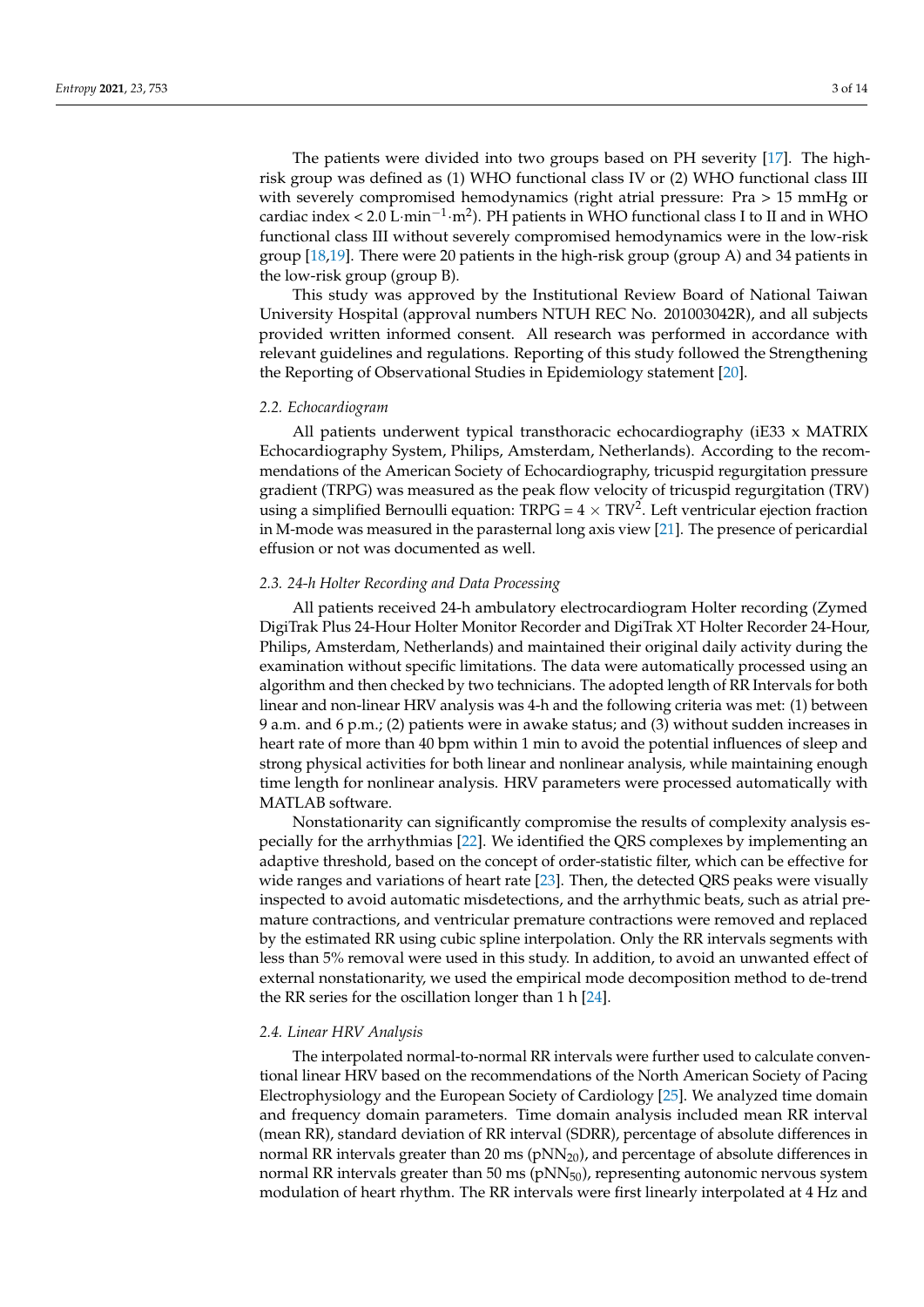fast Fourier transform was carried out on the resampled signals. The summation of the power over a different frequency band, including high frequency, (HF, 0.15–0.4 Hz), low frequency (LF, 0.04–0.15 Hz), and very low frequency (VLF, 0.003–0.04 Hz), were calculated as the frequency domain parameters.

# *2.5. Non-Linear HRV Analysis*

For non-linear HRV analysis, we applied the multiscale entropy (MSE) and detrended fluctuation analysis (DFA) to quantify the fractal properties of the signals, such as longterm memory effect and information richness over different time-scales. DFA was used to quantify the correlation property of inter-beat interval dynamics in the time series, while eliminating the external nonstationarity by removing the linear-fitted trends in a different time-scale (box-size) [\[26\]](#page-11-17). Initially, the average of the normal-to-normal intervals was removed. The resultant signal was then integrated and then divided into segments of equal samples n. The fluctuation  $F(n)$  of the signal in the corresponding time-scale n was calculated by the root-mean-square of the integrated signal after removing the fitted trends in the segments. The procedure was then repeated in a different time-scale from a small box-size (e.g.,  $n = 4$ ) to a large box-size (e.g.,  $n = 100$ ). On a double log graph of  $F(n)$ and the corresponding box-size (n), the slope of the line was defined as the  $\alpha$  exponent, representing the fractal correlation property of the time series. Both short-range  $(\alpha$ 1: 4–11 beats) and long-range time scales ( $α2$ : 11–64 beats) were calculated [\[27\]](#page-11-18).

MSE analysis is used to measure the complexity of the finite length time series. Compared to a traditional single scale, entropy estimation only measures the degree of regularity on a single time scale; MSE uses "coarse graining" proceeding multiple time scales and provides information richness over different time-scales as the complexity of the system. To estimate entropy, we calculated sample entropy (SampEn) for each coarse-grained time series, and then plotted this as a function of the scale factor. To quantify the complexity of the heartbeat dynamics, in short and long time scales, we calculated the entropy values of scale 5 (scale 5), the linear-fitted slope of scale 1–5 (slope 5), area under the MSE curve for scale 1–5 (area 1–5), and area under the MSE curve for scale 6–20 (area 6–20) [\[28\]](#page-11-19).

#### *2.6. Statistical Analysis*

Continuous variables were expressed as mean  $\pm$  standard deviation for normally distributed variables, and median (interquartile range, 25th and 75th percentiles) for nonnormally distributed variables. Categorical variables were expressed as absolute and relative frequencies (percentage). Comparisons were made using the independent *t*-test and the Mann–Whitney U test between two groups. The chi-square test or Fisher's exact test was used to examine differences between proportions. The discrimination abilities of HRV parameters to high-risk PH were assessed using the receiver operating characteristic (ROC) curve analysis. Logistic regression analysis was used to assess associations between variables and high-risk PH. Significant determinants in univariable logistic regression analysis (*p* < 0.05), including creatinine, PAH group 1, serum creatinine level, plasma NT-proBNP level, mPAP, PVR, LF/HF ratio, DFAα1, slope 1–5, MSE scale 5, and area 6–20, were then tested in multivariable logistic regression analysis with stepwise selection to identify independent factors that could predict high-risk PH. Category-free (continuous) net reclassification improvement (NRI) and integrated discrimination improvement (IDI), were used to evaluate improvements in the accuracy of the prediction after adding a single nonlinear parameter into a model using only linear parameters. NRI is equal to the sum of the increasing probability for survivors and decreasing probability for non-survivors subtracted by the decreasing probability and increasing probability for non-survivors after adopting the updated model. IDI is defined as the average improvement of survival probability for all patients after adopting the updated model [\[29,](#page-11-20)[30\]](#page-11-21). The significance of NRI and IDI statistics was based on approximate normal distributions. All statistical analyses were performed using R software 4.0.3 [\(http://www.r-project.org,](http://www.r-project.org) accessed on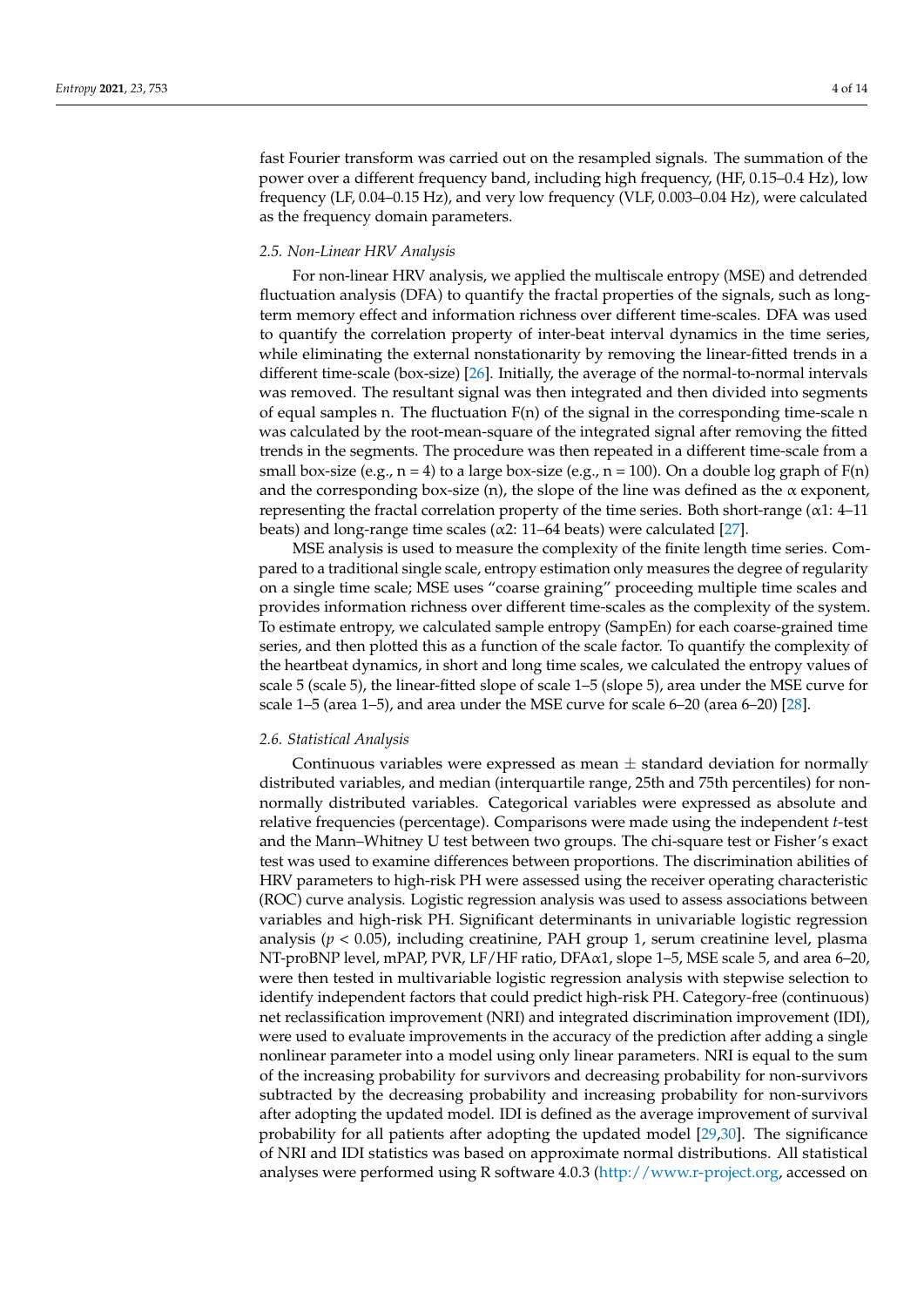10 October 2020) and SPSS version 25 for Windows (SPSS Inc., Chicago, IL, USA). The significance level was set at 0.05 (*p* < 0.05).

#### **3. Results**

# *3.1. Patient Characteristics*

The clinical, echocardiographic, and hemodynamic variables of the enrolled patients are listed in Table [1.](#page-4-0) There were 20 patients in the high-risk group (group A) and 34 patients in the low-risk group (group B).

<span id="page-4-0"></span>**Table 1.** Clinical Data of the patients.

|                                           | <b>High-Risk Group</b><br>$(N = 20)$ | Low-Risk Group<br>$(N = 34)$ | p Value |
|-------------------------------------------|--------------------------------------|------------------------------|---------|
| Age (years)                               | $43.80 \pm 10.70$                    | $45.76 \pm 11.34$            | 0.533   |
| Male, n (%)                               | 9(45%)                               | 12(35%)                      | 0.480   |
| BMI $(kg·m-2)$                            | $22.09 \pm 3.85$                     | $24.21 + 4.41$               | 0.081   |
| CAD, n (%)                                | 1(5%)                                | 1(3%)                        | 1.000   |
| DM, $n$ (%)                               | $2(10\%)$                            | 3(9%)                        | 1.000   |
| HTN, $n$ $\left(\frac{\%}{\)}$            | 1(5%)                                | 5(15%)                       | 0.395   |
| Dyslipidemia, n (%)                       | 1(5%)                                | 3(9%)                        | 1.000   |
| PAH (WHO group 1)                         | 17(85%)                              | 18 (53%)                     | 0.017   |
| Hemoglobin $(g/dL)$                       | $13.72 \pm 3.15$                     | $13.52 \pm 3.76$             | 0.835   |
| Creatinine (mg/dL)                        | $1.15 \pm 0.67$                      | $0.76 \pm 0.26$              | 0.024   |
| Log NT-proBNP                             | $3.34 \pm 0.54$                      | $2.52 \pm 0.54$              | < 0.001 |
| NT-proBNP (ng/dL)                         | 1510 (959~6428)                      | 292 (116~1045)               | < 0.001 |
| LVEF $(\% )$                              | $68.55 \pm 9.46$                     | $68.62 \pm 10.07$            | 0.977   |
| TRPG (mmHg)                               | $93.31 \pm 31.8$                     | $64.67 \pm 28.10$            | 0.001   |
| Pericardial effusion, n (%)               | 7(35%)                               | 1(3%)                        | 0.003   |
| 6MWD(m)                                   | $298.31 \pm 128.00$                  | $367.42 \pm 120.32$          | 0.074   |
| $mPAP$ ( $mmHg$ )                         | $58.11 \pm 15.46$                    | $47.44 \pm 15.27$            | 0.021   |
| PVR (Wood Units)                          | $13.63 \pm 6.00$                     | $8.24 \pm 4.23$              | 0.002   |
| $CO(L·min^{-1})$                          | $3.71 \pm 1.59$                      | $4.45 \pm 1.30$              | 0.081   |
| CI (L·min <sup>-1</sup> ·m <sup>2</sup> ) | $2.26 \pm 0.97$                      | $2.75 \pm 0.86$              | 0.069   |
| PAWP (mmHg)                               | $14.00 \pm 4.23$                     | $12.09 \pm 3.69$             | 0.097   |
| PAH specific medication                   |                                      |                              |         |
| Sildenafil, $n$ $\left(\% \right)$        | $8(40\%)$                            | $15(44\%)$                   | 0.768   |
| Macitentan, n (%)                         | 3(15%)                               | 1(3%)                        | 0.138   |
| Riociguat, n (%)                          | $0(0\%)$                             | 6(18%)                       | 0.074   |
| Bosentan, n (%)                           | $2(10\%)$                            | 2(6%)                        | 0.622   |
| Iloprost, $n$ $(\%)$                      | $4(20\%)$                            | 1(3%)                        | 0.057   |
| Epoprostenol, n (%)                       | 1(5%)                                | 1(3%)                        | 1.000   |

Abbreviation: BMI, body mass index; CAD, coronary artery disease; DM, diabetes mellitus; HTN, hypertension; PAH, pulmonary arterial hypertension; NT-proBNP, N-terminal Pro-Brain Natriuretic Peptide; LVEF, left ventricular ejection fraction; TRPG, tricuspid regurgitation pressure gradient; 6MWD, 6-min-walk-distance; mPAP, mean pulmonary artery pressure; PVR, pulmonary vascular resistance; CO, cardiac output; CI, cardiac index; PAWP, pulmonary arterial wedge pressure.

Compared to group B, there were significantly more patients in group A, in WHO group 1, who had pericardial effusion. In addition, group A had higher levels of serum creatinine and NT-proBNP, and higher TRPG than group B. In pulmonary hemodynamic studies, PVR, and mPAP were significantly higher in group A. The PAH specific medication was listed in Table [1.](#page-4-0)

#### *3.2. Predictors of Interest: HRV Analysis*

In linear HRV analysis, group A had significantly lower LF/HF ratio compared to group B. Other linear parameters were comparable between the two groups (Table [2\)](#page-5-0). In non-linear HRV analysis, group A had significantly lower  $DFA\alpha1$ , slope 1–5, scale 5 and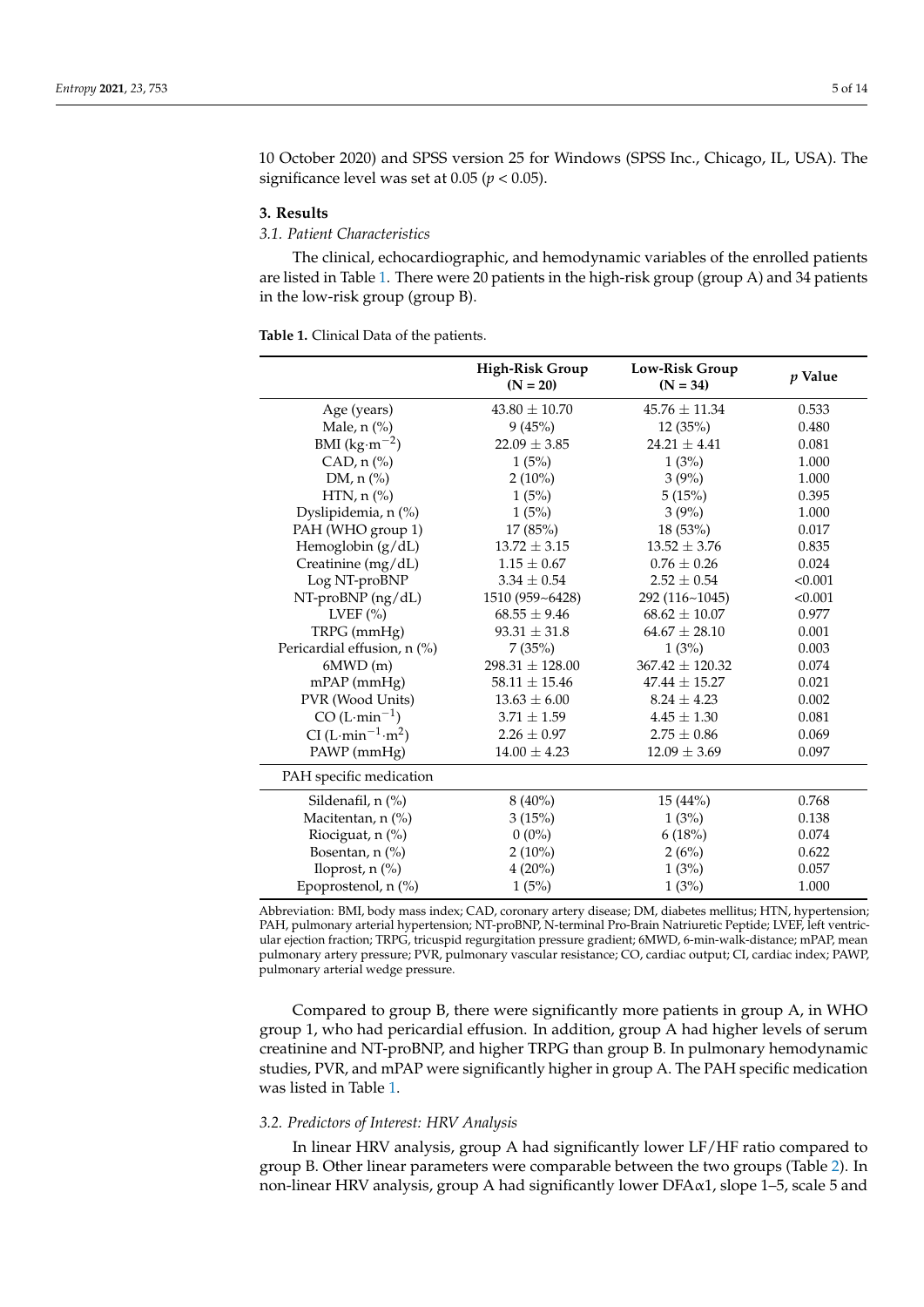area 6–20 compared to group B (Table [2\)](#page-5-0). The entropies over different time scales in group A and group B were shown in Figure [1.](#page-5-1)

<span id="page-5-0"></span>**Table 2.** Holter parameters of the patients.

|                           | <b>High-Risk Group</b><br>$(N = 20)$ | Low-Risk Group<br>$(N = 34)$ | p Value |  |  |  |  |  |
|---------------------------|--------------------------------------|------------------------------|---------|--|--|--|--|--|
|                           | Time Domain Analysis                 |                              |         |  |  |  |  |  |
| Mean RR (ms)              | 684.03 (605.77~795.63)               | 748.63 (678.30~805.53)       | 0.203   |  |  |  |  |  |
| SDRR (ms)                 | 57.14 (43.84~65.88)                  | 64.42 (54.37~87.43)          | 0.162   |  |  |  |  |  |
| $pNN_{20}$ (%)            | 19.17 (9.20~26.67)                   | 20.86 (13.94~36.88)          | 0.463   |  |  |  |  |  |
| $pNN_{50}$ (%)            | 3.47(0.32~12.32)                     | $2.21(0.77-6.64)$            | 0.667   |  |  |  |  |  |
|                           | Frequency Domain Analysis            |                              |         |  |  |  |  |  |
| $VLF$ (ms <sup>-2</sup> ) | 172.56 (46.43~543.01)                | 384.16 (169.56~604.98)       | 0.062   |  |  |  |  |  |
| $LF (ms^{-2})$            | 64.99 (19.52~140.02)                 | 98.00 (38.11~174.58)         | 0.333   |  |  |  |  |  |
| $HF(ms^{-2})$             | 42.28 (12.81~227.52)                 | 36.46 (15.94~125.03)         | 0.629   |  |  |  |  |  |
| LF/HF ratio               | 1.06(0.56~2.17)                      | 2.14(1.03~3.61)              | 0.026   |  |  |  |  |  |
|                           | Detrended fluctuation analysis       |                              |         |  |  |  |  |  |
| $DFA\alpha1$              | 0.92(0.56~1.05)                      | 1.04(0.89~1.23)              | 0.028   |  |  |  |  |  |
| $DFA \alpha 2$            | 1.12(1.01~1.19)                      | 1.11(1.03~1.17)              | 0.900   |  |  |  |  |  |
|                           | Multiscale entropy                   |                              |         |  |  |  |  |  |
| Slope 1-5                 | $-0.008(-0.075-0.039)$               | $0.04 (-0.03 - 0.07)$        | 0.038   |  |  |  |  |  |
| Scale 5                   | 1.01(0.73~1.14)                      | 1.22(1.06~1.36)              | 0.002   |  |  |  |  |  |
| Area 1-5                  | $3.30(2.94 - 4.44)$                  | $4.18(3.26-4.89)$            | 0.135   |  |  |  |  |  |
| Area 6-20                 | 15.94 (12.48~18.40)                  | 18.89 (15.16~20.91)          | 0.004   |  |  |  |  |  |

Abbreviation: Mean RR, mean RR interval; SDRR, standard deviation of RR interval; pNN<sub>20</sub>, percentage of absolute differences in normal RR intervals greater than 20 ms; pNN<sub>50</sub>, percentage of absolute differences in normal RR intervals greater than 50 ms; VLF, very low frequency; LF, low frequency; HF, high frequency; DFA, detrended fluctuation analysis; area 1–5, area under the MSE curve for scale 1–5; area 6–20, area under the MSE curve for scale 6–20.

<span id="page-5-1"></span>

**Figure 1.** The entropy over different time scales in patients in high-risk group (Group A: red) and low-risk group (Group B: blue). \* *p* < 0.05, comparing entropy at different scale between high-risk and low-risk PH patients with independent T test.

3.2.1. Comparisons of Linear and Non-Linear HRV Parameters to Differentiate the High-Risk PH Patients

In ROC curve analysis, MSE scale 5 had highest predictive power to predict the highrisk PH patients. The area under curve (AUC) of MSE scale 5 was 0.758. The AUCs of other linear and non-linear HRV parameters were 0.604 (mean RR), 0.616 (SDRR), 0.560 (pNN<sub>20</sub>),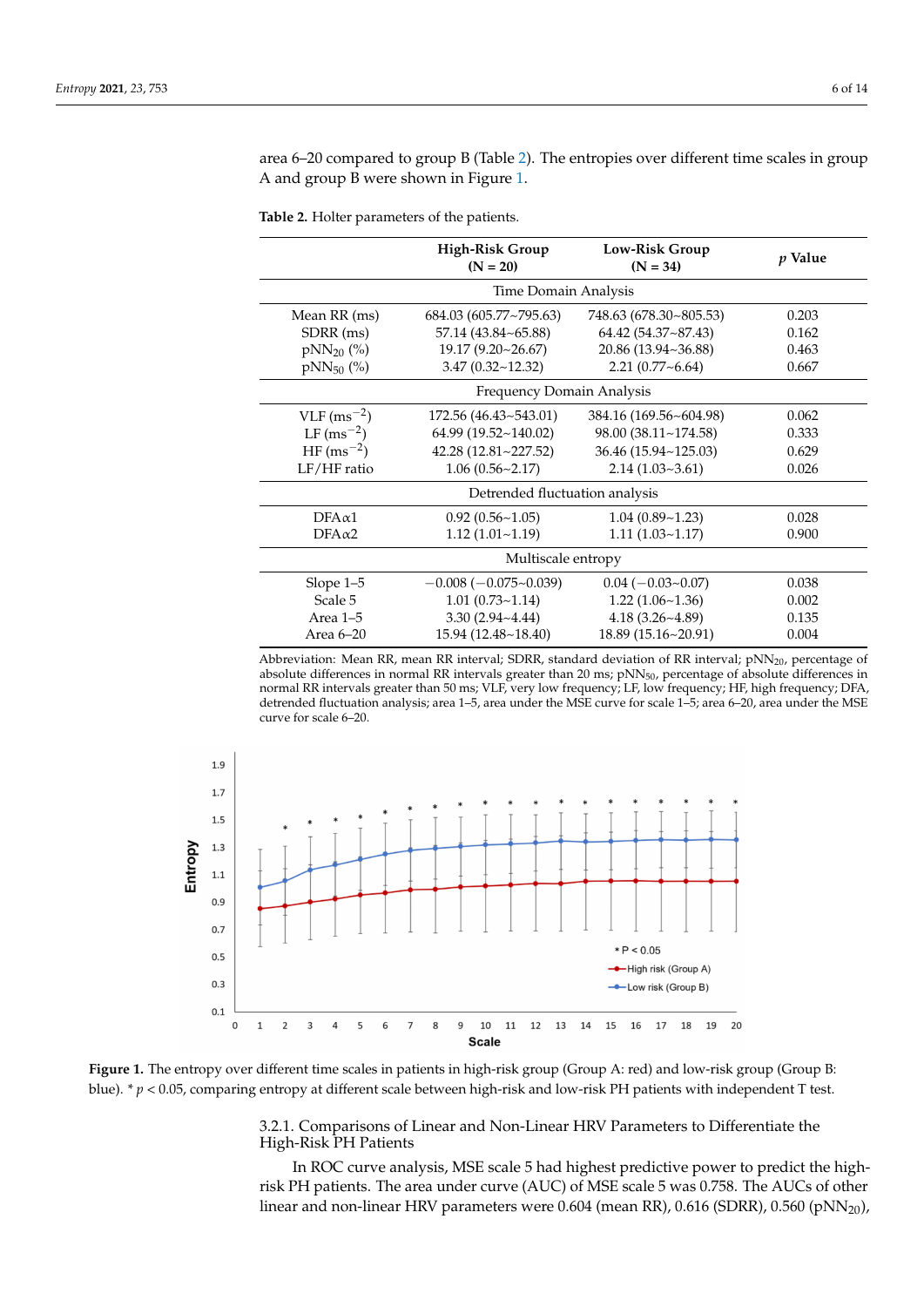0.465 (pNN<sub>50</sub>), 0.653 (VLF), 0.579 (LF), 0.460 (HF), 0.682 (LH/HF ratio), 0.681 (DFA $\alpha$ 1), 0.510 (DFA $\alpha$ 2), 0.671 (slope 1–5), 0.623 (area 1–5), and 0.737 (area 6–20), which were shown in Figure [2.](#page-6-0)

<span id="page-6-0"></span>

**Figure 2.** Analysis of the discrimination power of HRV variables for PH risk stratification using receiver operating characteristic curve analysis. (**A**) ROC curves by using linear HRV parameters for predicting high-risk PH patients; (**B**) ROC curves by using heart rhythm complexity parameters for predicting high-risk PH patients. (Abbreviations: Mean RR, mean RR interval; SDRR, standard deviation of RR interval;  $pNN_{20}$ , percentage of absolute differences in normal RR intervals greater than 20 ms; pNN<sub>50</sub>, percentage of absolute differences in normal RR intervals greater than 50 ms; VLF, very low frequency; LF, low frequency; HF, high frequency; DFA, detrended fluctuation analysis; MSE, multiscale entropy.

3.2.2. Logistic Regression Analysis to Predict the Presence of High-Risk PH

In univariable logistic regression analysis, serum creatinine level, PAH, plasma NTproBNP level, mPAP, PVR, LF/HF ratio, DFA $\alpha$ 1, MSE slope 1–5, scale 5, and area 6–20 were significantly associated with the presence of high-risk PH. These parameters were further investigated in multivariable logistic regression analysis, which showed that plasma NTproBNP levels (odds ratio [OR]: 1.001, 95% confidence interval [CI]: 1.000~1.002, *p* = 0.009), and MSE scale 5 (OR: 0.009, 95% CI: <0.001~0.324,  $p = 0.010$ ) were remained in the model and both NT-proBNP level and MSE scale 5 were significantly associated with the presence of high-risk PH (Table [3\)](#page-7-0).

3.2.3. The Effect of Adding Heart Rhythm Complexity to the Linear HRV Parameters to Identify High-Risk PH Patients

In both NRI and IDI models, the MSE scale 5 significantly improved the discrimination power of all linear HRV parameters, including mean RR, SDRR, VLF, LF, HF, and LF/HF ratio. Area 6–20 significantly improved the discrimination power of mean RR, VLF, and HF in both NRI and IDI models, and SDRR, LF, and LF/HF ratio in IDI model. DFA $\alpha$ 1 significantly improved the discrimination power of SDRR, VLF, LF, and HF in both the NRI and IDI models, and mean RR in the IDI model (Table [4\)](#page-8-0).

**Table 3.** Univariable and multivariable logistic regression model to predict the high-risk group in pulmonary hypertension.

| Univariable Logistic Regression |                           |                | <b>Multivariable Logistic Regression</b> |                |  |
|---------------------------------|---------------------------|----------------|------------------------------------------|----------------|--|
|                                 | <b>OR (95% CI)</b>        | <i>v</i> Value | OR (95% CI)                              | <i>v</i> Value |  |
| Age (Year)                      | $0.984(0.935 \sim 1.035)$ | 0.525          |                                          |                |  |
| Sex (man)                       | $1.500(0.486 \sim 4.631)$ | 0.481          |                                          |                |  |
| BMI $(kg·m-2)$                  | 0.884(0.768~1.017)        | 0.086          |                                          |                |  |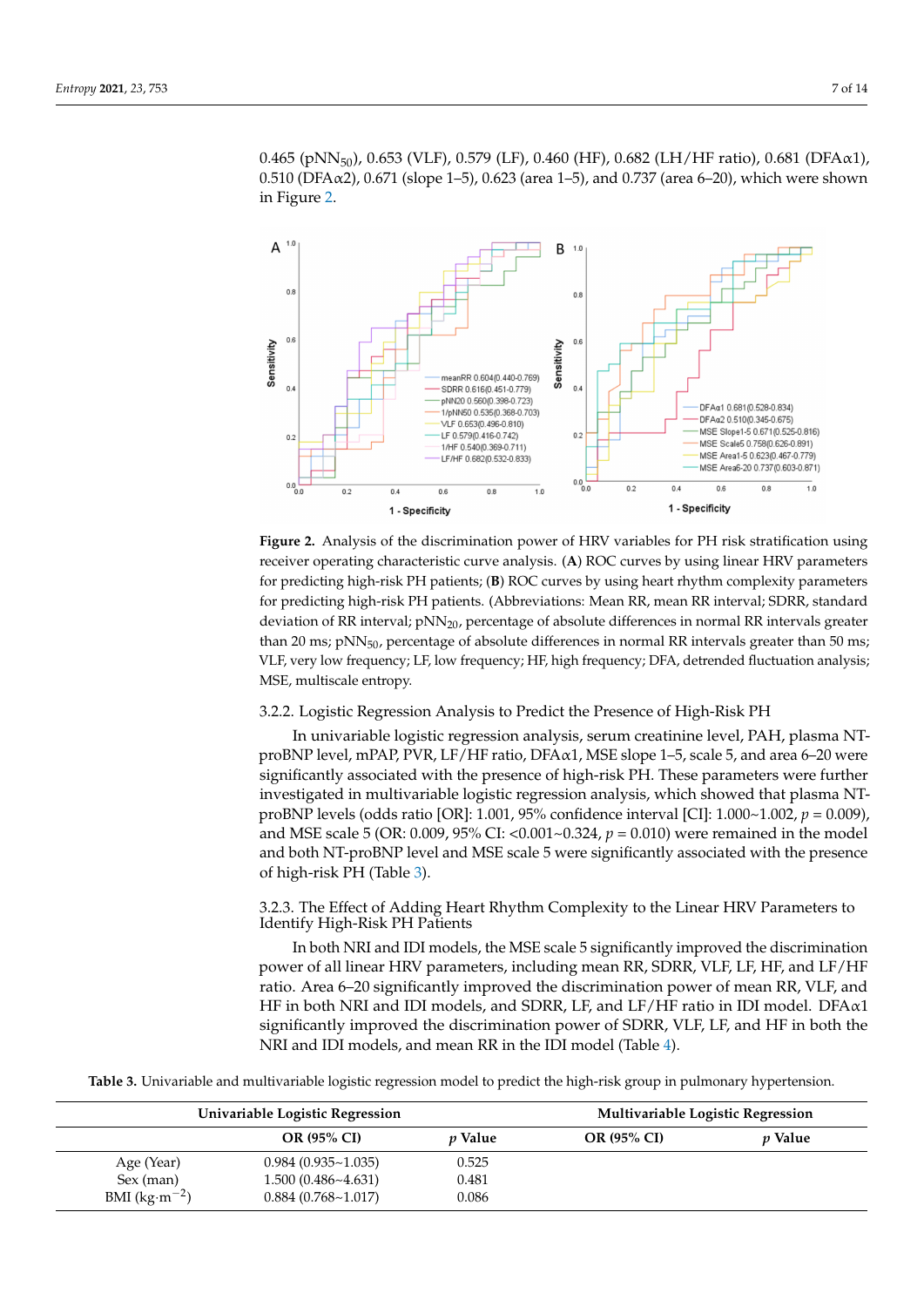<span id="page-7-0"></span>

| Univariable Logistic Regression           |                             |         | Multivariable Logistic Regression |                |  |
|-------------------------------------------|-----------------------------|---------|-----------------------------------|----------------|--|
|                                           | OR (95% CI)                 | p Value | OR (95% CI)                       | <i>p</i> Value |  |
| PAH group 1                               | $5.037(1.242 \times 20.43)$ | 0.024   |                                   |                |  |
| Creatinine (mg/dL)                        | $8.301(1.358 \times 50.75)$ | 0.022   |                                   |                |  |
| $NT-ProBNP$ (ng/dl)                       | 1.001(1.000~1.002)          | 0.019   | 1.001(1.000~1.002)                | 0.009          |  |
| 6MWD(m)                                   | 0.995(0.990~1.001)          | 0.080   |                                   |                |  |
| $mPAP$ (mmHg)                             | 1.046(1.005~1.089)          | 0.029   |                                   |                |  |
| CI (L·min <sup>-1</sup> ·m <sup>2</sup> ) | 0.525(0.258~1.067)          | 0.075   |                                   |                |  |
| PVR (Wood Units)                          | 1.232(1.070~1.418)          | 0.004   |                                   |                |  |
| Mean RR (ms)                              | $0.997(0.992 \sim 1.002)$   | 0.198   |                                   |                |  |
| SDRR (ms)                                 | $0.992(0.973 \sim 1.010)$   | 0.373   |                                   |                |  |
| pNN20 (%)                                 | 0.993(0.961~1.025)          | 0.647   |                                   |                |  |
| pNN50 (%)                                 | 1.016(0.971~1.063)          | 0.503   |                                   |                |  |
| $VLF$ (ms <sup>-2</sup> )                 | 0.998(0.996~1.000)          | 0.081   |                                   |                |  |
| $LF (ms^{-2})$                            | $0.999(0.997 - 1.002)$      | 0.543   |                                   |                |  |
| $HF(ms^{-2})$                             | $1.000(0.999 - 1.001)$      | 0.858   |                                   |                |  |
| LF/HF ratio                               | $0.622(0.391\text{-}0.990)$ | 0.045   |                                   |                |  |
| $DFA\alpha1$                              | 0.072(0.008~0.626)          | 0.017   |                                   |                |  |
| $DFA\alpha2$                              | 0.457(0.006~33.761)         | 0.721   |                                   |                |  |
| Slope 1-5                                 | $0.000(0.000 - 0.560)$      | 0.036   |                                   |                |  |
| Scale 5                                   | $0.012(0.001 - 0.222)$      | 0.003   | $0.009$ (< $0.001$ ~ $0.324$ )    | 0.010          |  |
| Area 1-5                                  | 0.705(0.418~1.189)          | 0.190   |                                   |                |  |
| Area 6-20                                 | $0.835(0.714 - 0.977)$      | 0.024   |                                   |                |  |

**Table 3.** *Cont.*

Abbreviation: BMI, body mass index; CAD, coronary artery disease; DM, diabetes mellitus; HTN, hypertension; PAH, pulmonary arterial hypertension; NT-proBNP, N-terminal Pro-Brain Natriuretic Peptide; LVEF, left ventricular ejection fraction; TRPG, tricuspid regurgitation pressure gradient; 6MWD, 6-min-walk-distance; mPAP, mean pulmonary artery pressure; PVR, pulmonary vascular resistance; CO, cardiac output; CI, cardiac index; PCWP, pulmonary capillary wedge pressure; Mean R-R, mean RR interval; SDRR, standard deviation of RR interval; pNN<sub>20</sub>, percentage of absolute differences in normal RR intervals greater than 20 ms; pNN<sub>50</sub>, percentage of absolute differences in normal RR intervals greater than 50 ms; VLF, very low frequency; LF, low frequency; HF, high frequency; DFA, detrended fluctuation analysis; area 1–5, area under the MSE curve for scale 1–5; area 6–20, area under the MSE curve for scale 6–20.

**Table 4.** AUC, NRI, and IDI models of linear parameters before and after adding DFAα1 and MSE parameters for risk stratification in pulmonary hypertension.

| Parameters    | <b>AUC</b> | R Square | <b>NRI</b> | NRI $p$ Value | <b>IDI</b> | IDI $p$ Value |
|---------------|------------|----------|------------|---------------|------------|---------------|
|               |            |          |            |               |            |               |
| Mean RR       | 0.604      | 0.032    |            |               |            |               |
| $+Scale5$     | 0.775      | 0.051    | 0.694      | 0.008         | 0.194      | 0.001         |
| $+Area 6-20$  | 0.749      | 0.12     | 0.535      | 0.048         | 0.092      | 0.026         |
| $+DFA\alpha1$ | 0.701      | 0.126    | 0.494      | 0.071         | 0.095      | 0.028         |
| <b>SDRR</b>   | 0.615      | 0.015    |            |               |            |               |
| +Scale5       | 0.781      | 0.12     | 0.771      | 0.003         | 0.211      | 0.001         |
| $+Area 6-20$  | 0.731      | 0.121    | 0.494      | 0.071         | 0.107      | 0.014         |
| $+DFA\alpha1$ | 0.681      | 0.123    | 0.535      | 0.048         | 0.108      | 0.017         |
| <b>VLF</b>    | 0.653      | 0.061    |            |               |            |               |
| $+Scale5$     | 0.782      | 0.117    | 0.535      | 0.048         | 0.171      | 0.002         |
| $+Area 6-20$  | 0.725      | 0.147    | 0.653      | 0.014         | 0.082      | 0.035         |
| $+DFA\alpha1$ | 0.699      | 0.145    | 0.694      | 0.008         | 0.084      | 0.037         |
| LF            | 0.579      | 0.008    |            |               |            |               |
| $+Scale5$     | 0.768      | 0.086    | 0.771      | 0.003         | 0.209      | 0.001         |
| $+Area 6-20$  | 0.731      | 0.118    | 0.494      | 0.071         | 0.112      | 0.012         |
| $+DFA\alpha1$ | 0.694      | 0.134    | 0.553      | 0.042         | 0.129      | 0.01          |
| <b>HF</b>     | 0.54       | 0.001    |            |               |            |               |
| $+Scale5$     | 0.76       | 0.029    | 0.871      | 0.001         | 0.221      | < 0.001       |
| $+Area 6-20$  | 0.734      | 0.116    | 0.553      | 0.042         | 0.118      | 0.01          |
| $+DFA\alpha1$ | 0.694      | 0.129    | 0.612      | 0.023         | 0.132      | 0.009         |
|               |            |          |            |               |            |               |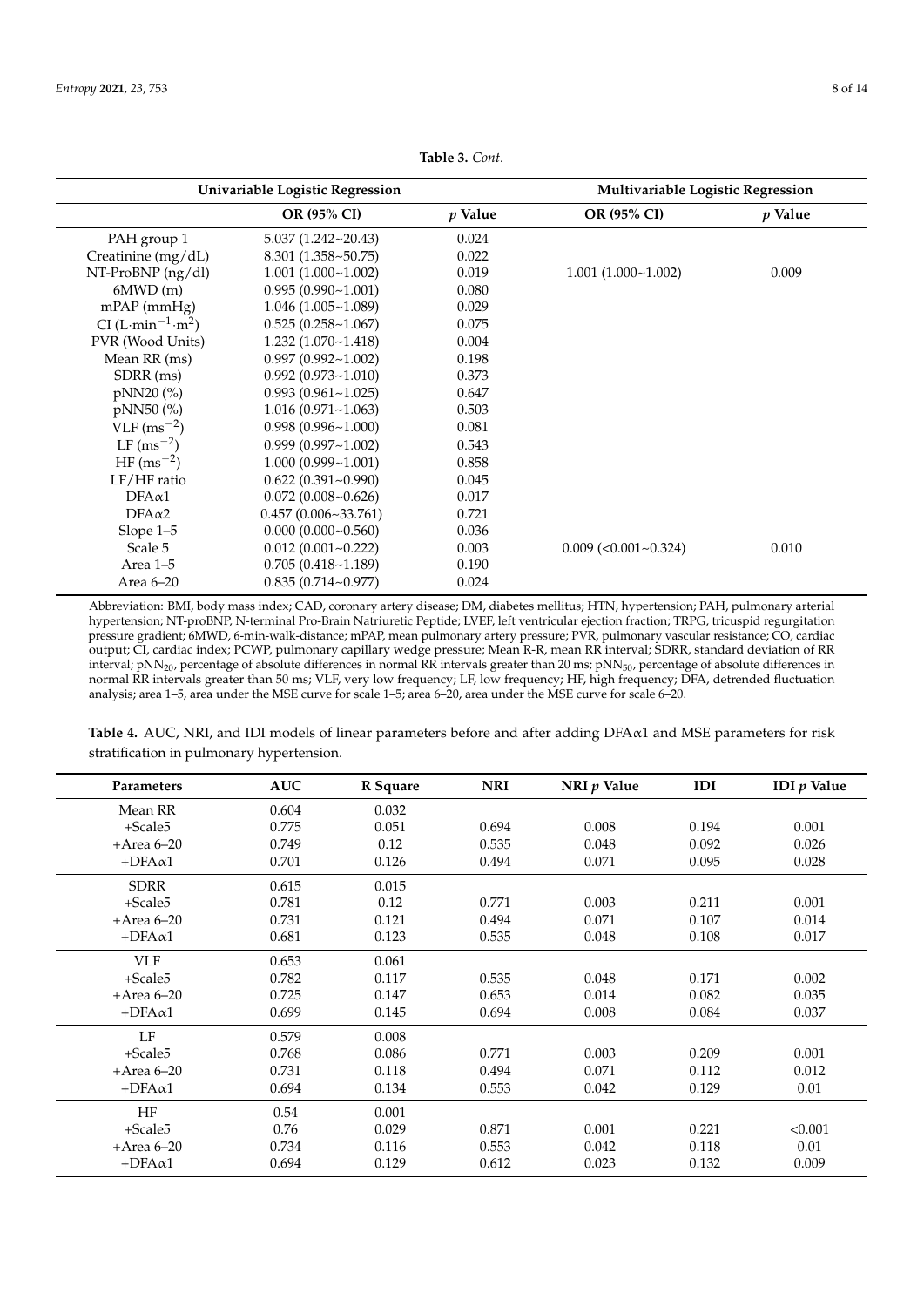<span id="page-8-0"></span>

| Parameters      | <b>AUC</b> | R Square | <b>NRI</b> | NRI <i>v</i> Value | IDI   | <b>IDI</b> <i>v</i> Value |
|-----------------|------------|----------|------------|--------------------|-------|---------------------------|
| $LF/HF$ ratio   | 0.682      | 0.075    |            |                    |       |                           |
| $+Scale5$       | 0.806      | 0.077    | 0.771      | 0.003              | 0.184 | 0.001                     |
| +Area 6–20      | 0.76       | 0.156    | 0.394      | 0.154              | 0.068 | 0.039                     |
| $+DFA \alpha 1$ | 0.718      | 0.114    | 0.335      | 0.228              | 0.027 | 0.19                      |
|                 |            |          |            |                    |       |                           |

**Table 4.** *Cont.*

Abbreviation: Mean RR, mean RR interval; SDRR, standard deviation of RR interval; VLF, very low frequency; LF, low frequency; HF, high frequency; DFA, detrended fluctuation analysis.

#### **4. Discussion**

The main finding of this study was that heart rhythm complexity was significantly depressed in high-risk PH patients. In addition, adding heart rhythm complexity predictors to traditional linear HRV parameters improved the power to predict high-risk PH patients. This is the first study to demonstrate an association between heart rhythm complexity and severity of PH, and the better performance of heart rhythm complexity in identifying high-risk PH patients than traditional HRV parameters.

PH is a critical disease, which needs an early diagnosis and timely management. Patients classified as being at high risk according to the 2015 ESC/ERS PH guidelines have a worse prognosis compared to patients at low risk. Sitbon et al. demonstrated that poor functional status was associated with poor outcomes. In their study, PH patients in WHO functional class IV and those in class III with severely compromised hemodynamics had the worst outcomes [\[19\]](#page-11-10). Previous studies have demonstrated that early interventions including both pharmacological and multidisciplinary team care can improve the outcomes of PH patients, even those with severe disease and poor functional status [\[5\]](#page-10-3). Therefore, identifying high-risk patients is essential for the management of PH. Several survival prediction models have been proposed for PH patients; however, they are complex and difficult to use [\[31\]](#page-11-22). Currently, the 2015 ESC/ERS PH guidelines advocate assessing the risk of PH by using a combination of several different tools, and this method is widely used in daily practice [\[1\]](#page-10-0). However, risk assessment requires invasive right heart catheterization, which is difficult to apply in frequent monitoring during follow-up. Therefore, there is still a strong unmet need for an easy-to-use tool to allow for both timely and continuous monitoring of disease status to improve the clinical care of PH patients.

HRV is a useful non-invasive tool, which has been studied in many diseases, including coronary artery disease, heart failure, and even pulmonary hypertension [\[32](#page-11-23)[–34\]](#page-12-0). It has been correlated with autonomic dysfunction and used as an outcome predictor. Porte et al. demonstrated that heart rate complexity parameters decreased due to sympathetic activation during postural change [\[35\]](#page-12-1). Another study showed that sympathetic activation during senescence was associated with impaired heart rate complexity [\[36\]](#page-12-2). These evidences supported that the usefulness of heart rate complexity in monitoring sympathovagal balance. Pulmonary hypertension is characterized by increased pulmonary artery pressure leading to right ventricular failure [\[37\]](#page-12-3). The serum norepinephrine increased in patients with PAH similar to those with congestive heart failure as the indicator of cardiac sympathetic activation [\[38\]](#page-12-4). Furthermore, sympathetic activation has also been correlated with the severity of PH [\[39,](#page-12-5)[40\]](#page-12-6). Several studies also showing that measuring autonomic system regulation using HRV could be a predictor of disease severity and long-term outcomes in PH [\[41–](#page-12-7)[44\]](#page-12-8). Since that, overactivation of sympathetic systems is likely to be one of the major reasons explaining the worse HRV and complexity in severe PH patients. Bienias et al. demonstrated that patients with arterial or chronic thromboembolic PH had significantly impaired heart rate turbulence, a linear HRV parameter [\[45\]](#page-12-9). Recently, Peng et al. proposed the heart rhythm complexity derived from two non-linear parameters of HRV, DFA, and MSE, to evaluate complexity change in the biological systems [\[26,](#page-11-17)[28,](#page-11-19)[46\]](#page-12-10). Heart rhythm complexity was shown to have better efficacy and predictive power for various diseases than traditional HRV [\[14](#page-11-5)[,47\]](#page-12-11).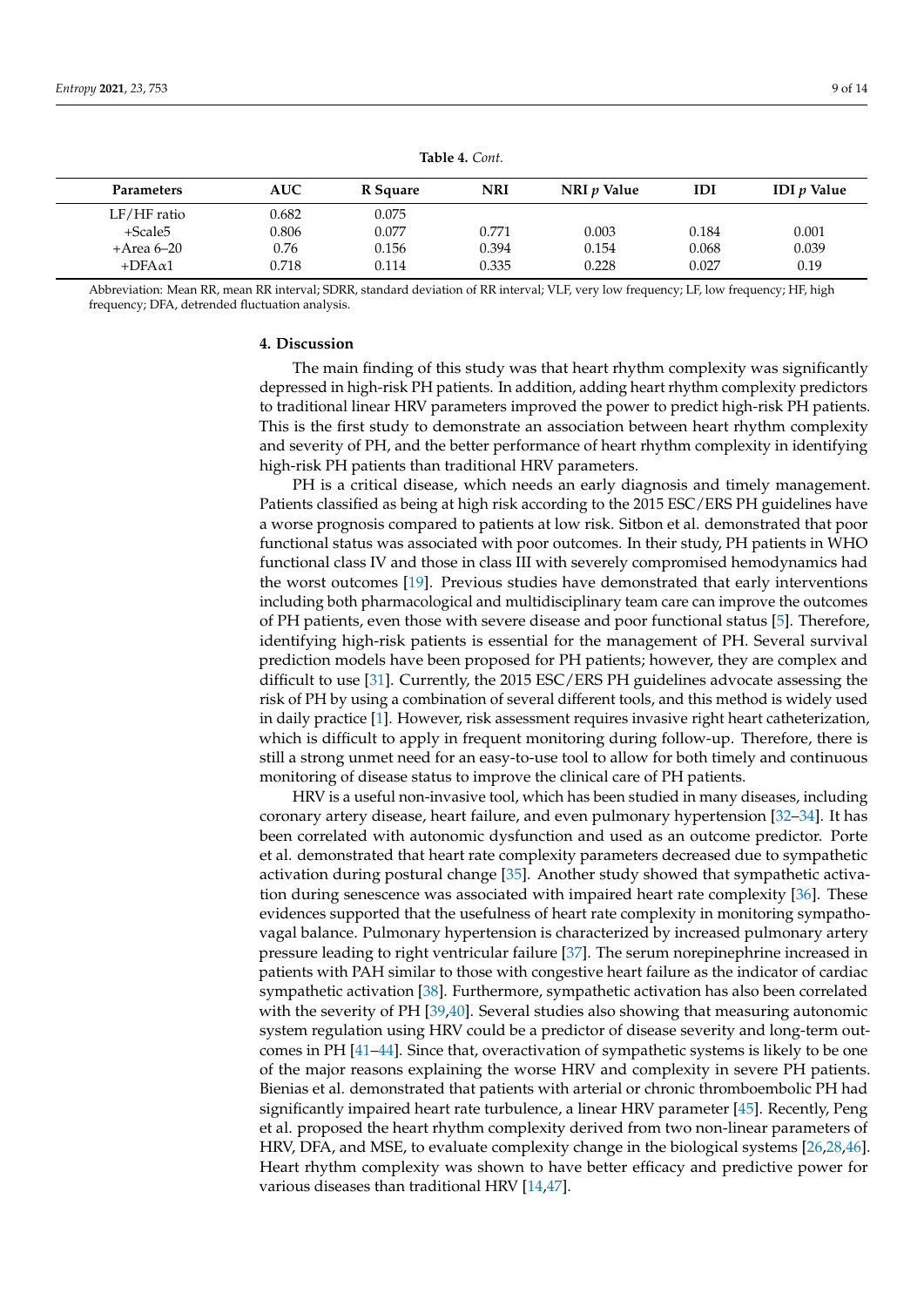Heart rhythm complexity measures the complexity of changes in the R–R interval, which contains detailed information derived from heart rate dynamics. Once a biological system has become diseased, the complexity breaks down, and non-linear HRV analysis, can detect subtle changes at an early stage [\[48\]](#page-12-12). In a retrospective study, abnormal  $DFA\alpha1$ in asymptomatic heart failure patients was associated with the onset of heart failure years in advance of the first clinical event [\[49,](#page-12-13)[50\]](#page-12-14). Tsai et al. recently demonstrated that heart rhythm complexity had a better prognostic value for cardiovascular events in patients undergoing peritoneal dialysis compared with linear HRV analysis [\[47\]](#page-12-11). In recent years, heart rhythm complexity was extensively studied in many fields, including left heart failure [\[51\]](#page-12-15), post-infarction myocardial function [\[52\]](#page-12-16), patients undergoing dialysis [\[12,](#page-11-24)[47,](#page-12-11)[53\]](#page-12-17), severity of abdominal aorta calcification [\[54\]](#page-12-18), primary aldosteronism [\[24\]](#page-11-15), stroke [\[55\]](#page-12-19), and PH [\[56\]](#page-12-20). These studies support the importance of heart rhythm complexity in clinical practice and its potential role in disease risk stratification. In the present study, we demonstrated that heart rhythm complexity parameters, especially MSE scale 5, were significantly associated with PH disease severity and could be used in PH risk stratification. To the best of our knowledge, this is the first study to apply heart rhythm complexity to the prediction of PH disease severity. Although the improvement of the complexity can be attribute to not only the enhanced complexity characteristics but the magnitude of HRV [\[57\]](#page-12-21), combining different parameters of MSE can give us better information related to the "quality" (complexity) or the "quantity" (magnitude of HRV) changes [\[58\]](#page-12-22). Furthermore, model-free complexity can assess the embedded space with variable scales grouped by the K-nearest-neighbor to avoid coarse-graining that may introduce bias due to the fixed dimensions as well as the aliasing filter effect [\[57](#page-12-21)[,59\]](#page-13-0). Recently, the local version of the sample entropy was proposed to eliminate the nonstationary effect on the results of complexity analysis [\[60\]](#page-13-1). The research by using those new methods warrants further study. In addition, the cardiopulmonary coupling is another important issue in the HRV analysis focusing on the interaction between cardiovascular and cardiorespiratory systems. The cardiorespiratory coupling between the systems is thought to be with each other in a nonlinear way [\[61\]](#page-13-2). MSE has been used to evaluate the cardiorespiratory coupling and the asynchrony. Platiša et al. demonstrated that primary alterations in the regularity of cardiac rhythm resulted in changes in the regularity of the respiratory rhythm in heart failure patients [\[62\]](#page-13-3). However, there were limited studies investigating the cardiorespiratory coupling in PH patients. Further studies may be needed to integrate the role of cardiorespiratory coupling in PH patients.

Compared with heart rhythm complexity, linear HRV parameters, including SDRR, SDRR index, VLF, LF/HF ratio, and heart rate turbulence have been widely studied to assess PH [\[45,](#page-12-9)[63\]](#page-13-4). Recent studies have also demonstrated an association between impaired linear HRV parameter, SDRR, and PH disease severity markers, including impaired WHO functional status, decreased 6MWD, impaired tricuspid annular plane systolic excursion, right ventricular systolic function, higher TRPG, and NT-proBNP level [\[64–](#page-13-5)[66\]](#page-13-6). In this study, we first demonstrated a better association between heart rhythm complexity and PH disease severity compared to traditional HRV analysis. Second, the discrimination power of linear HRV for PH disease severity improved significantly after combining heart rhythm complexity parameters. The combination of linear and non-linear HRV parameters to form a new predictive model may have further improved its risk stratification ability and outcome prediction.

There are several limitations to this study. First, this is a pilot study. The number of cases was small, and further studies are needed to validate the results. In addition, model-free complexity analysis or entropy with local characteristics can preserve more information instead of a one-fit-all algorithm. Those methods should be included for a large-scale study to probe the underlying pathophysiological mechanisms related to the changes of the complexity of the PH patients. Second, we only enrolled PH patients in WHO group 1 and group 4, and future studies should enroll different groups of PH patients to investigate the potential application of HRV in these patients. Third, this pilot study is a cross-sectional design and lacks clinical long-term follow-up data. A prospective cohort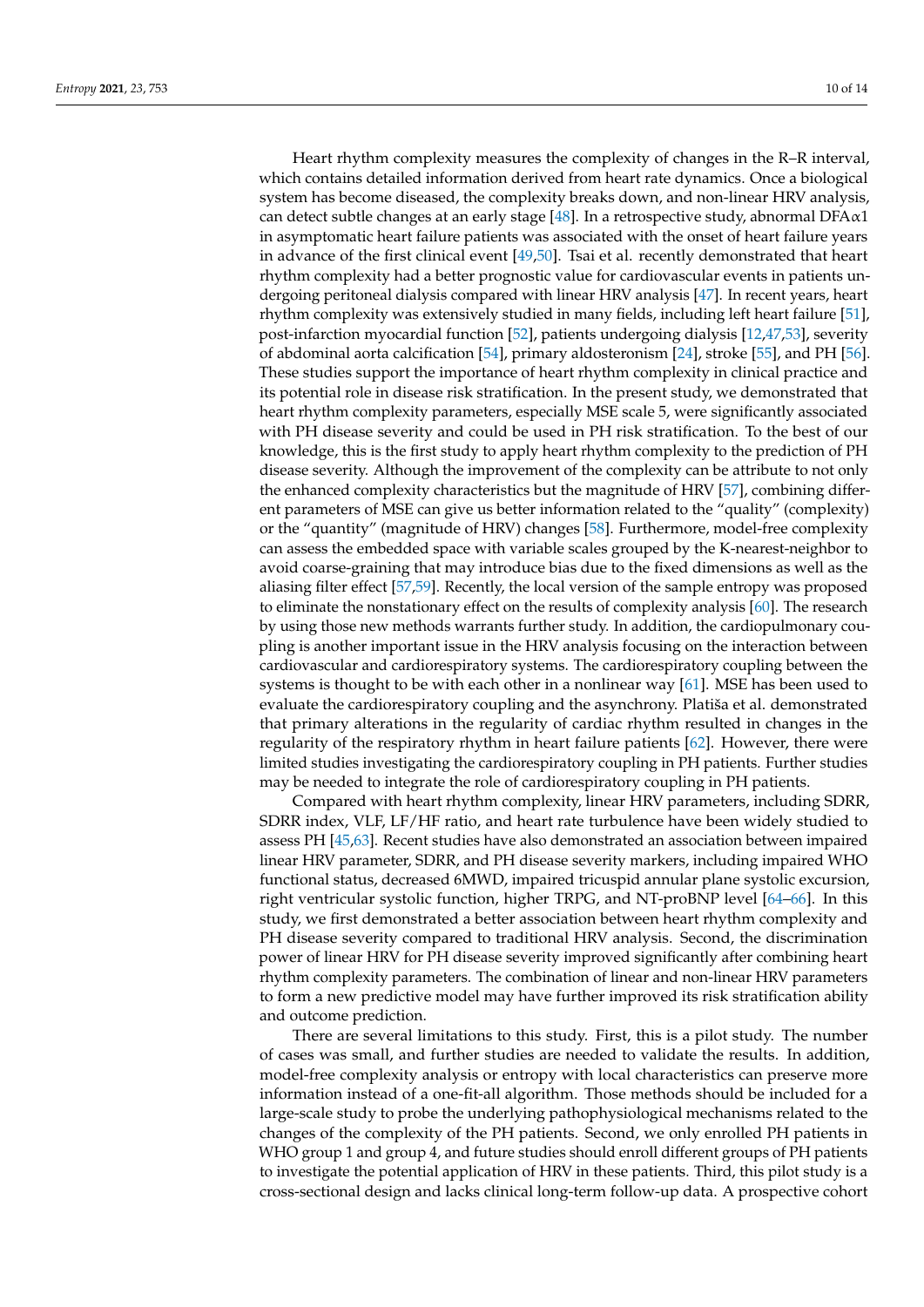study with clinical end-point follow-up is needed to confirm the utility of heart rhythm complexity on clinical outcome predictions.

# **5. Conclusions**

This study demonstrated that high-risk PH patients had worse heart rhythm complexity. MSE scale 5 had the best discrimination power to predict high-risk PH patients. Moreover, adding MSE scale 5, area 6–20 or DFA $\alpha$ 1 to linear HRV parameters significantly improved the predictive power for high-risk PH patients. Heart rhythm complexity can potentially be used as (i) an indicator of PH disease severity, and (ii) to stratify the risk of PH.

**Author Contributions:** Conceptualization, Y.-H.L.; methodology, S.-Y.T.; software, C.-H.T.; validation, H.-P.M. and C.-S.H.; formal analysis, H.-P.M. and C.L.; investigation, M.-T.L. and Y.-T.L.; resources, H.-H.H. and P.-H.K.; data curation, Y.-W.C.; writing—original draft preparation, S.-Y.T.; writing—review and editing, C.-H.T., C.L. and Y.-H.L.; visualization, S.-Y.T.; supervision, C.-K.P.; project administration, C.-K.W. and Y.-H.L.; funding acquisition, Y.-H.L. All authors have read and agreed to the published version of the manuscript.

**Funding:** This study was supported by grants from the National Taiwan University Hospital (NTUH 109-A141) and Department of Health, Executive Yuan, R.O.C. (PTH 107–43, PTH 108–29, PTH 109–13). M.-T.L. and C.L. gratefully acknowledge support from the Ministry of Science and Technology (Grant Nos. 104-3115-E-008-001 and 104-2745-B-008-001) and the joint foundations (Grant Nos. 103CGH-NCU-A1, VGHUST103-G1-3-3). The funders had no role in study design, data collection and analysis, decision to publish, or preparation of the manuscript.

**Institutional Review Board Statement:** The study was conducted according to the guidelines of the Declaration of Helsinki, and approved by the Institutional Review Board (or Ethics Committee) of National Taiwan University Hospital (protocol code NTUH REC No. 201003042R and date of approval: 4 March 2010).

**Informed Consent Statement:** Informed consent was obtained from all subjects involved in the study.

**Data Availability Statement:** The data presented in this study are available on request from the corresponding author. The data are not publicly available due to privacy.

**Acknowledgments:** We thank Hsing-Fen Lin for his consultation with the statistical analysis during the completion of the manuscript.

**Conflicts of Interest:** The authors declare no conflict of interest.

#### **References**

- <span id="page-10-0"></span>1. Galie, N.; Humbert, M.; Vachiery, J.L.; Gibbs, S.; Lang, I.; Torbicki, A.; Simonneau, G.; Peacock, A.; Vonk Noordegraaf, A.; Beghetti, M.; et al. 2015 ESC/ERS Guidelines for the Diagnosis and Treatment of Pulmonary Hypertension. *Rev. Esp. Cardiol. (Engl. Ed.)* **2016**, *69*, 177. [\[CrossRef\]](http://doi.org/10.1016/j.rec.2016.01.002) [\[PubMed\]](http://www.ncbi.nlm.nih.gov/pubmed/26837729)
- <span id="page-10-1"></span>2. Lilienfeld, D.E.; Rubin, L.J. Mortality from primary pulmonary hypertension in the United States, 1979–1996. *Chest* **2000**, *117*, 796–800. [\[CrossRef\]](http://doi.org/10.1378/chest.117.3.796) [\[PubMed\]](http://www.ncbi.nlm.nih.gov/pubmed/10713009)
- <span id="page-10-2"></span>3. Ghofrani, H.A.; Wiedemann, R.; Rose, F.; Olschewski, H.; Schermuly, R.T.; Weissmann, N.; Seeger, W.; Grimminger, F. Combination therapy with oral sildenafil and inhaled iloprost for severe pulmonary hypertension. *Ann. Intern. Med.* **2002**, *136*, 515–522. [\[CrossRef\]](http://doi.org/10.7326/0003-4819-136-7-200204020-00008) [\[PubMed\]](http://www.ncbi.nlm.nih.gov/pubmed/11926786)
- 4. Hoeper, M.M.; Faulenbach, C.; Golpon, H.; Winkler, J.; Welte, T.; Niedermeyer, J. Combination therapy with bosentan and sildenafil in idiopathic pulmonary arterial hypertension. *Eur. Respir. J.* **2004**, *24*, 1007–1010. [\[CrossRef\]](http://doi.org/10.1183/09031936.04.00051104)
- <span id="page-10-3"></span>5. Galie, N.; Humbert, M.; Vachiery, J.L.; Gibbs, S.; Lang, I.; Torbicki, A.; Simonneau, G.; Peacock, A.; Vonk Noordegraaf, A.; Beghetti, M.; et al. 2015 ESC/ERS Guidelines for the diagnosis and treatment of pulmonary hypertension: The Joint Task Force for the Diagnosis and Treatment of Pulmonary Hypertension of the European Society of Cardiology (ESC) and the European Respiratory Society (ERS): Endorsed by: Association for European Paediatric and Congenital Cardiology (AEPC), International Society for Heart and Lung Transplantation (ISHLT). *Eur. Heart J.* **2016**, *37*, 67–119. [\[CrossRef\]](http://doi.org/10.1093/eurheartj/ehv317)
- <span id="page-10-4"></span>6. Humbert, M.; Sitbon, O.; Chaouat, A.; Bertocchi, M.; Habib, G.; Gressin, V.; Yaïci, A.; Weitzenblum, E.; Cordier, J.-F.; Chabot, F.; et al. Survival in Patients With Idiopathic, Familial, and Anorexigen-Associated Pulmonary Arterial Hypertension in the Modern Management Era. *Circulation* **2010**, *122*, 156–163. [\[CrossRef\]](http://doi.org/10.1161/CIRCULATIONAHA.109.911818)
- 7. Wang, L.Y.; Lee, K.T.; Lin, C.P.; Hsu, L.A.; Wang, C.L.; Hsu, T.S.; Ho, W.J. Long-Term Survival of Patients with Pulmonary Arterial Hypertension at a Single Center in Taiwan. *Acta. Cardiol. Sin.* **2017**, *33*, 498–509.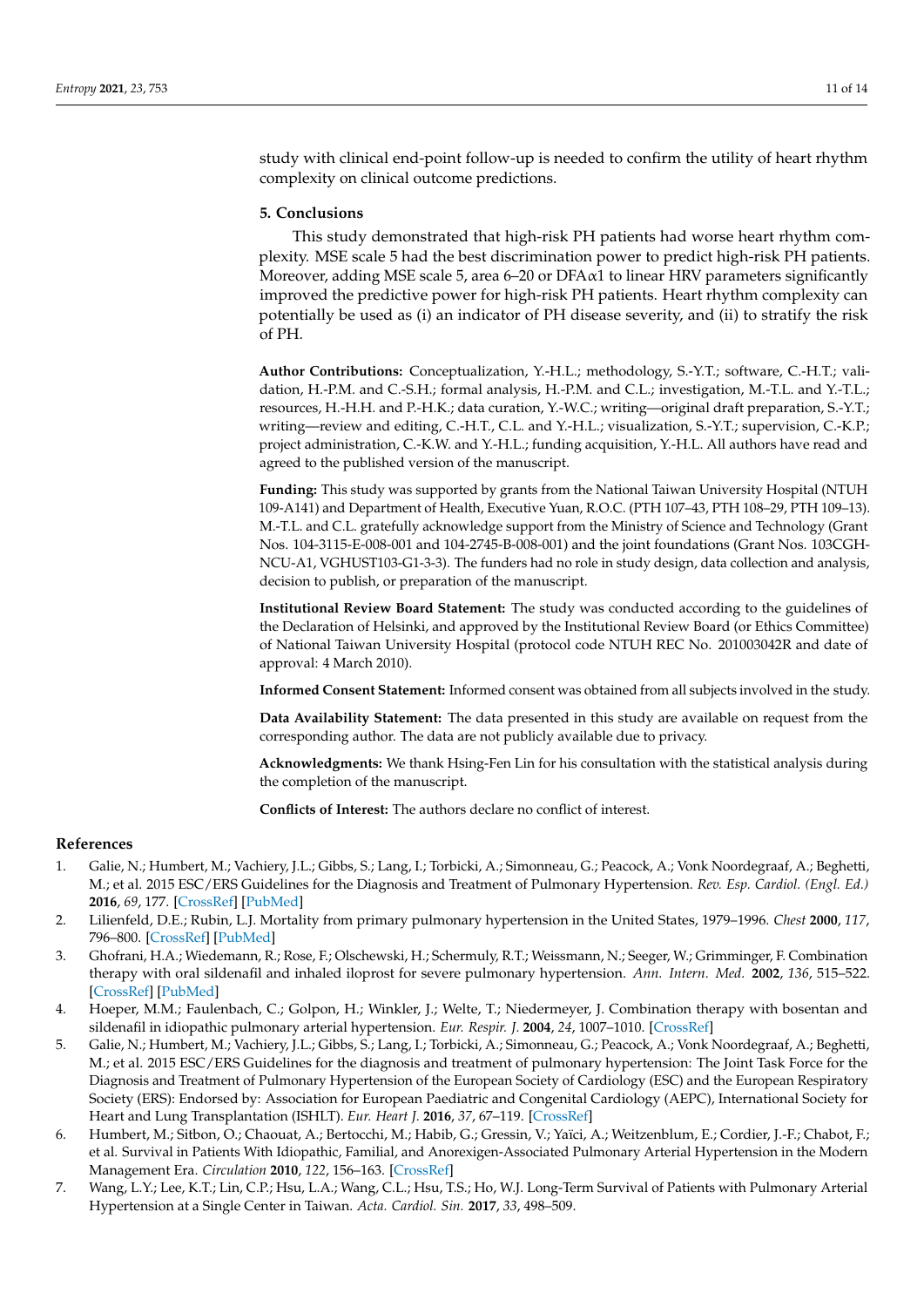- <span id="page-11-0"></span>8. Benza, R.L.; Miller, D.P.; Barst, R.J.; Badesch, D.B.; Frost, A.E.; McGoon, M.D. An Evaluation of Long-term Survival From Time of Diagnosis in Pulmonary Arterial Hypertension From the REVEAL Registry. *Chest* **2012**, *142*, 448–456. [\[CrossRef\]](http://doi.org/10.1378/chest.11-1460)
- <span id="page-11-1"></span>9. Hoeper, M.M.; Pittrow, D.; Opitz, C.; Gibbs, J.S.R.; Rosenkranz, S.; Grünig, E.; Olsson, K.M.; Huscher, D. Risk assessment in pulmonary arterial hypertension. *Eur. Respir. J.* **2018**, *51*, 1702606. [\[CrossRef\]](http://doi.org/10.1183/13993003.02606-2017)
- <span id="page-11-2"></span>10. Raina, A.; Humbert, M. Risk assessment in pulmonary arterial hypertension. *Eur. Respir. Rev.* **2016**, *25*, 390–398. [\[CrossRef\]](http://doi.org/10.1183/16000617.0077-2016)
- <span id="page-11-3"></span>11. Ho, Y.L.; Lin, C.; Lin, Y.H.; Lo, M.T. The prognostic value of non-linear analysis of heart rate variability in patients with congestive heart failure–a pilot study of multiscale entropy. *PLoS ONE* **2011**, *6*, e18699. [\[CrossRef\]](http://doi.org/10.1371/journal.pone.0018699)
- <span id="page-11-24"></span>12. Ferrario, M.; Raimann, J.G.; Larive, B.; Pierratos, A.; Thijssen, S.; Rajagopalan, S.; Greene, T.; Cerutti, S.; Beck, G.; Chan, C.; et al. Non-Linear Heart Rate Variability Indices in the Frequent Hemodialysis Network Trials of Chronic Hemodialysis Patients. *Blood Purif.* **2015**, *40*, 99–108. [\[CrossRef\]](http://doi.org/10.1159/000381665)
- <span id="page-11-4"></span>13. Tsai, C.H.; Ma, H.P.; Lin, Y.T.; Hung, C.S.; Hsieh, M.C.; Chang, T.Y.; Kuo, P.H.; Lin, C.; Lo, M.T.; Hsu, H.H.; et al. Heart Rhythm Complexity Impairment in Patients with Pulmonary Hypertension. *Sci. Rep.* **2019**, *9*, 10710. [\[CrossRef\]](http://doi.org/10.1038/s41598-019-47144-1)
- <span id="page-11-5"></span>14. Makikallio, T.H.; Huikuri, H.V.; Hintze, U.; Videbaek, J.; Mitrani, R.D.; Castellanos, A.; Myerburg, R.J.; Moller, M.; Group, D.S. Fractal analysis and time- and frequency-domain measures of heart rate variability as predictors of mortality in patients with heart failure. *Am. J. Cardiol.* **2001**, *87*, 178–182. [\[CrossRef\]](http://doi.org/10.1016/S0002-9149(00)01312-6)
- <span id="page-11-6"></span>15. Humbert, M. Pulmonary arterial hypertension and chronic thromboembolic pulmonary hypertension: Pathophysiology. *Eur. Respir. Rev.* **2010**, *19*, 59–63. [\[CrossRef\]](http://doi.org/10.1183/09059180.00007309)
- <span id="page-11-7"></span>16. Thenappan, T.; Ormiston, M.L.; Ryan, J.J.; Archer, S.L. Pulmonary arterial hypertension: Pathogenesis and clinical management. *BMJ* **2018**, *360*, j5492. [\[CrossRef\]](http://doi.org/10.1136/bmj.j5492)
- <span id="page-11-8"></span>17. Glanville, A.R.; Burke, C.M.; Theodore, J.; Robin, E.D. Primary pulmonary hypertension. Length of survival in patients referred for heart-lung transplantation. *Chest* **1987**, *91*, 675–681. [\[CrossRef\]](http://doi.org/10.1378/chest.91.5.675)
- <span id="page-11-9"></span>18. Montani, D.; O'Callaghan, D.S.; Jais, X.; Savale, L.; Natali, D.; Redzepi, A.; Hoette, S.; Parent, F.; Sitbon, O.; Simonneau, G.; et al. Implementing the ESC/ERS pulmonary hypertension guidelines: Real-life cases from a national referral centre. *Eur. Respir. Rev.* **2009**, *18*, 272–290. [\[CrossRef\]](http://doi.org/10.1183/09059180.00005909)
- <span id="page-11-10"></span>19. Sitbon, O.; Simonneau, G. Optimal management of severe pulmonary arterial hypertension. *Eur. Respir. Rev.* **2011**, *20*, 254–261. [\[CrossRef\]](http://doi.org/10.1183/09059180.00007011)
- <span id="page-11-11"></span>20. Von Elm, E.; Altman, D.G.; Egger, M.; Pocock, S.J.; Gotzsche, P.C.; Vandenbroucke, J.P.; Initiative, S. The Strengthening the Reporting of Observational Studies in Epidemiology (STROBE) statement: Guidelines for reporting observational studies. *Ann. Intern. Med.* **2007**, *147*, 573–577. [\[CrossRef\]](http://doi.org/10.7326/0003-4819-147-8-200710160-00010)
- <span id="page-11-12"></span>21. Mitchell, C.; Rahko, P.S.; Blauwet, L.A.; Canaday, B.; Finstuen, J.A.; Foster, M.C.; Horton, K.; Ogunyankin, K.O.; Palma, R.A.; Velazquez, E.J. Guidelines for Performing a Comprehensive Transthoracic Echocardiographic Examination in Adults: Recommendations from the American Society of Echocardiography. *J. Am. Soc. Echocardiogr.* **2019**, *32*, 1–64. [\[CrossRef\]](http://doi.org/10.1016/j.echo.2018.06.004) [\[PubMed\]](http://www.ncbi.nlm.nih.gov/pubmed/30282592)
- <span id="page-11-13"></span>22. Magagnin, V.; Bassani, T.; Bari, V.; Turiel, M.; Maestri, R.; Pinna, G.D.; Porta, A. Non-stationarities significantly distort short-term spectral, symbolic and entropy heart rate variability indices. *Physiol. Meas.* **2011**, *32*, 1775–1786. [\[CrossRef\]](http://doi.org/10.1088/0967-3334/32/11/S05) [\[PubMed\]](http://www.ncbi.nlm.nih.gov/pubmed/22027399)
- <span id="page-11-14"></span>23. Lin, C.; Yeh, C.H.; Wang, C.Y.; Shi, W.; Serafico, B.M.F.; Wang, C.H.; Juan, C.H.; Vincent Young, H.W.; Lin, Y.J.; Yeh, H.M.; et al. Robust Fetal Heart Beat Detection via R-Peak Intervals Distribution. *IEEE Trans. Biomed. Eng.* **2019**, *66*, 3310–3319. [\[CrossRef\]](http://doi.org/10.1109/TBME.2019.2904014) [\[PubMed\]](http://www.ncbi.nlm.nih.gov/pubmed/30869605)
- <span id="page-11-15"></span>24. Lin, Y.H.; Wu, V.C.; Lo, M.T.; Wu, X.M.; Hung, C.S.; Wu, K.D.; Lin, C.; Ho, Y.L.; Stowasser, M.; Peng, C.K. Reversible heart rhythm complexity impairment in patients with primary aldosteronism. *Sci. Rep.* **2015**, *5*, 11249. [\[CrossRef\]](http://doi.org/10.1038/srep11249) [\[PubMed\]](http://www.ncbi.nlm.nih.gov/pubmed/26282603)
- <span id="page-11-16"></span>25. Heart rate variability: Standards of measurement, physiological interpretation and clinical use. Task Force of the European Society of Cardiology and the North American Society of Pacing and Electrophysiology. *Circulation* **1996**, *93*, 1043–1065.
- <span id="page-11-17"></span>26. Peng, C.K.; Havlin, S.; Stanley, H.E.; Goldberger, A.L. Quantification of scaling exponents and crossover phenomena in nonstationary heartbeat time series. *Chaos* **1995**, *5*, 82–87. [\[CrossRef\]](http://doi.org/10.1063/1.166141) [\[PubMed\]](http://www.ncbi.nlm.nih.gov/pubmed/11538314)
- <span id="page-11-18"></span>27. Peng, C.K.; Havlin, S.; Hausdorff, J.M.; Mietus, J.E.; Stanley, H.E.; Goldberger, A.L. Fractal mechanisms and heart rate dynamics: Long-range correlations and their breakdown with disease. *J. Electrocardiol.* **1995**, *28*, 59–65. [\[CrossRef\]](http://doi.org/10.1016/S0022-0736(95)80017-4)
- <span id="page-11-19"></span>28. Costa, M.; Goldberger, A.L.; Peng, C.K. Multiscale entropy analysis of biological signals. *Phys. Rev. E Stat. Nonlin. Soft Matter Phys.* **2005**, *71*, 021906. [\[CrossRef\]](http://doi.org/10.1103/PhysRevE.71.021906)
- <span id="page-11-20"></span>29. Pencina, M.J.; D'Agostino, R.B., Sr.; D'Agostino, R.B., Jr.; Vasan, R.S. Evaluating the added predictive ability of a new marker: From area under the ROC curve to reclassification and beyond. *Stat. Med.* **2008**, *27*, 157–172. [\[CrossRef\]](http://doi.org/10.1002/sim.2929)
- <span id="page-11-21"></span>30. Pencina, M.J.; D'Agostino, R.B., Sr.; Steyerberg, E.W. Extensions of net reclassification improvement calculations to measure usefulness of new biomarkers. *Stat. Med.* **2011**, *30*, 11–21. [\[CrossRef\]](http://doi.org/10.1002/sim.4085)
- <span id="page-11-22"></span>31. Ling, Y.; Johnson, M.K.; Kiely, D.G.; Condliffe, R.; Elliot, C.A.; Gibbs, J.S.R.; Howard, L.S.; Pepke-Zaba, J.; Sheares, K.K.K.; Corris, P.A.; et al. Changing Demographics, Epidemiology, and Survival of Incident Pulmonary Arterial Hypertension. *Am. J. Respir. Crit. Care Med.* **2012**, *186*, 790–796. [\[CrossRef\]](http://doi.org/10.1164/rccm.201203-0383OC)
- <span id="page-11-23"></span>32. Casolo, G.; Balli, E.; Taddei, T.; Amuhasi, J.; Gori, C. Decreased spontaneous heart rate variability in congestive heart failure. *Am. J. Cardiol.* **1989**, *64*, 1162–1167. [\[CrossRef\]](http://doi.org/10.1016/0002-9149(89)90871-0)
- 33. Goncalves, H.; Henriques-Coelho, T.; Bernardes, J.; Rocha, A.P.; Brandao-Nogueira, A.; Leite-Moreira, A. Analysis of heart rate variability in a rat model of induced pulmonary hypertension. *Med. Eng. Phys.* **2010**, *32*, 746–752. [\[CrossRef\]](http://doi.org/10.1016/j.medengphy.2010.04.018)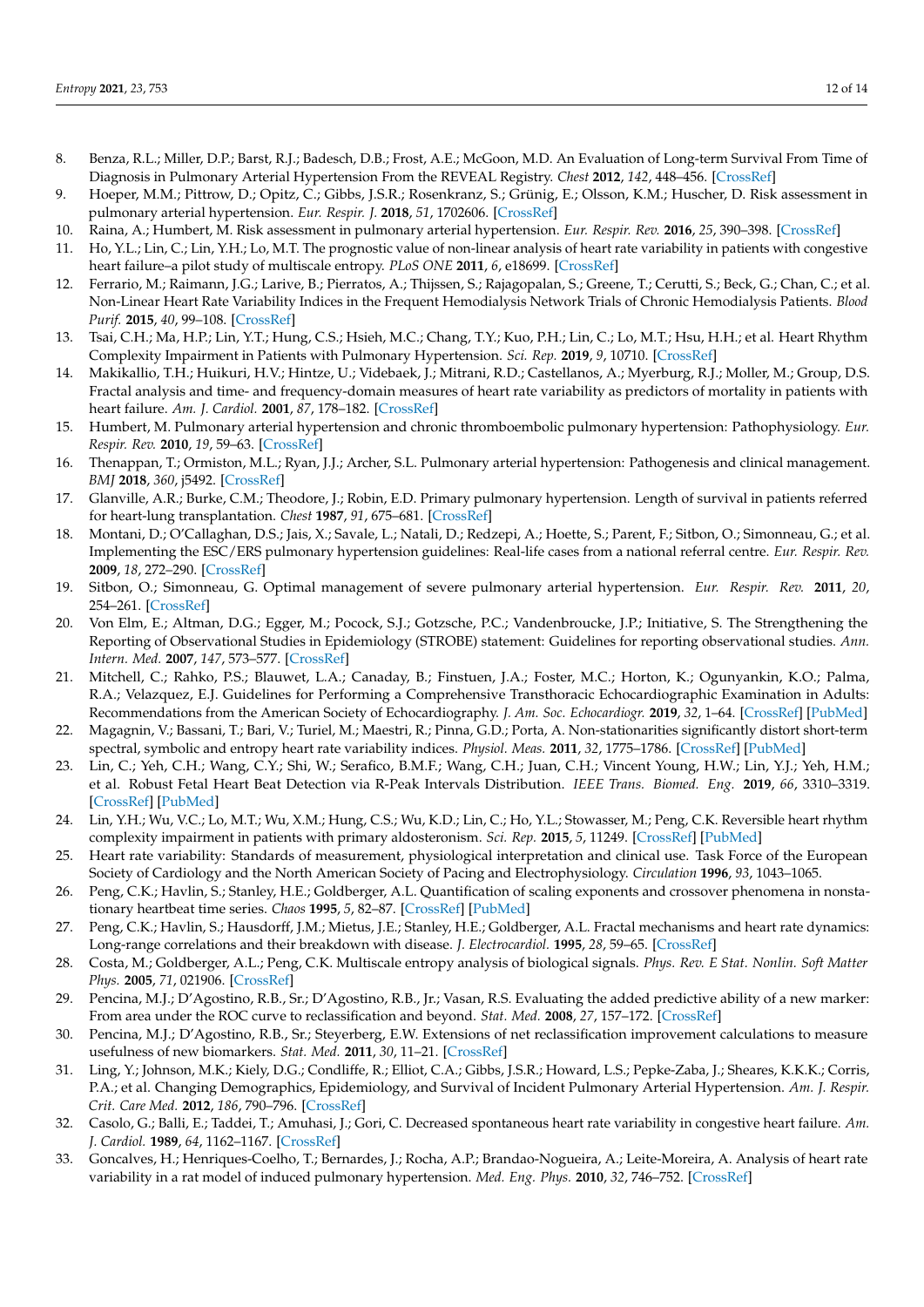- <span id="page-12-0"></span>34. Huikuri, H.V.; Jokinen, V.; Syvanne, M.; Nieminen, M.S.; Airaksinen, K.E.; Ikaheimo, M.J.; Koistinen, J.M.; Kauma, H.; Kesaniemi, A.Y.; Majahalme, S.; et al. Heart rate variability and progression of coronary atherosclerosis. *Arter. Thromb. Vasc. Biol.* **1999**, *19*, 1979–1985. [\[CrossRef\]](http://doi.org/10.1161/01.ATV.19.8.1979)
- <span id="page-12-1"></span>35. Porta, A.; Gnecchi-Ruscone, T.; Tobaldini, E.; Guzzetti, S.; Furlan, R.; Montano, N. Progressive decrease of heart period variability entropy-based complexity during graded head-up tilt. *J. Appl. Physiol.* **2007**, *103*, 1143–1149. [\[CrossRef\]](http://doi.org/10.1152/japplphysiol.00293.2007)
- <span id="page-12-2"></span>36. Catai, A.M.; Takahashi, A.; Perseguini, N.M.; Milan, J.C.; Minatel, V.; Rehder-Santos, P.; Marchi, A.; Bari, V.; Porta, A. Effect of the postural challenge on the dependence of the cardiovascular control complexity on age. *Entropy* **2014**, *16*, 6686–6704. [\[CrossRef\]](http://doi.org/10.3390/e16126686)
- <span id="page-12-3"></span>37. Ryan, J.J.; Archer, S.L. The right ventricle in pulmonary arterial hypertension: Disorders of metabolism, angiogenesis and adrenergic signaling in right ventricular failure. *Circ. Res.* **2014**, *115*, 176–188. [\[CrossRef\]](http://doi.org/10.1161/CIRCRESAHA.113.301129)
- <span id="page-12-4"></span>38. Mak, S.; Witte, K.K.; Al-Hesayen, A.; Granton, J.J.; Parker, J.D. Cardiac sympathetic activation in patients with pulmonary arterial hypertension. *Am. J. Physiol. Regul. Integr. Comp. Physiol.* **2012**, *302*, R1153–R1157. [\[CrossRef\]](http://doi.org/10.1152/ajpregu.00652.2011)
- <span id="page-12-5"></span>39. Ciarka, A.; Doan, V.; Velez-Roa, S.; Naeije, R.; van de Borne, P. Prognostic significance of sympathetic nervous system activation in pulmonary arterial hypertension. *Am. J. Respir. Crit. Care. Med.* **2010**, *181*, 1269–1275. [\[CrossRef\]](http://doi.org/10.1164/rccm.200912-1856OC)
- <span id="page-12-6"></span>40. Velez-Roa, S.; Ciarka, A.; Najem, B.; Vachiery, J.L.; Naeije, R.; van de Borne, P. Increased sympathetic nerve activity in pulmonary artery hypertension. *Circulation* **2004**, *110*, 1308–1312. [\[CrossRef\]](http://doi.org/10.1161/01.CIR.0000140724.90898.D3)
- <span id="page-12-7"></span>41. Isobe-Sasaki, Y.; Fukuda, M.; Ogiyama, Y.; Sato, R.; Miura, T.; Fuwa, D.; Mizuno, M.; Matsuoka, T.; Shibata, H.; Ito, H.; et al. Sodium balance, circadian BP rhythm, heart rate variability, and intrarenal renin-angiotensin-aldosterone and dopaminergic systems in acute phase of ARB therapy. *Physiol. Rep.* **2017**, *5*, e13309. [\[CrossRef\]](http://doi.org/10.14814/phy2.13309)
- 42. Saul, J.P.; Arai, Y.; Berger, R.D.; Lilly, L.S.; Colucci, W.S.; Cohen, R.J. Assessment of autonomic regulation in chronic congestive heart failure by heart rate spectral analysis. *Am. J. Cardiol.* **1988**, *61*, 1292–1299. [\[CrossRef\]](http://doi.org/10.1016/0002-9149(88)91172-1)
- 43. Florea, V.G.; Cohn, J.N. The autonomic nervous system and heart failure. *Circ. Res.* **2014**, *114*, 1815–1826. [\[CrossRef\]](http://doi.org/10.1161/CIRCRESAHA.114.302589)
- <span id="page-12-8"></span>44. Vaillancourt, M.; Chia, P.; Sarji, S.; Nguyen, J.; Hoftman, N.; Ruffenach, G.; Eghbali, M.; Mahajan, A.; Umar, S. Autonomic nervous system involvement in pulmonary arterial hypertension. *Respir. Res.* **2017**, *18*, 201. [\[CrossRef\]](http://doi.org/10.1186/s12931-017-0679-6)
- <span id="page-12-9"></span>45. Bienias, P.; Kostrubiec, M.; Rymarczyk, Z.; Korczak, D.; Ciurzynski, M.; Kurzyna, M.; Torbicki, A.; Fijalkowska, A.; Pruszczyk, P. Severity of arterial and chronic thromboembolic pulmonary hypertension is associated with impairment of heart rate turbulence. *Ann. Noninvasive Electrocardiol.* **2015**, *20*, 69–78. [\[CrossRef\]](http://doi.org/10.1111/anec.12169)
- <span id="page-12-10"></span>46. Costa, M.; Goldberger, A.L.; Peng, C.K. Multiscale entropy analysis of complex physiologic time series. *Phys. Rev. Lett.* **2002**, *89*, 068102. [\[CrossRef\]](http://doi.org/10.1103/PhysRevLett.89.068102)
- <span id="page-12-11"></span>47. Tsai, C.H.; Huang, J.W.; Lin, C.; Ma, H.P.; Lo, M.T.; Liu, L.D.; Lin, L.Y.; Lin, C.T.; Hung, C.S.; Peng, C.K.; et al. Heart Rhythm Complexity Predicts Long-Term Cardiovascular Outcomes in Peritoneal Dialysis Patients: A Prospective Cohort Study. *J. Am. Heart Assoc.* **2020**, *9*, e013036. [\[CrossRef\]](http://doi.org/10.1161/JAHA.119.013036)
- <span id="page-12-12"></span>48. Busa, M.A.; van Emmerik, R.E.A. Multiscale entropy: A tool for understanding the complexity of postural control. *J. Sport Health Sci.* **2016**, *5*, 44–51. [\[CrossRef\]](http://doi.org/10.1016/j.jshs.2016.01.018)
- <span id="page-12-13"></span>49. Patel, V.N.; Pierce, B.R.; Bodapati, R.K.; Brown, D.L.; Ives, D.G.; Stein, P.K. Association of Holter-Derived Heart Rate Variability Parameters with the Development of Congestive Heart Failure in the Cardiovascular Health Study. *JACC Heart Fail.* **2017**, *5*, 423–431. [\[CrossRef\]](http://doi.org/10.1016/j.jchf.2016.12.015)
- <span id="page-12-14"></span>50. Binkley, P.F. Promise of a New Role for Heart Rate Variability in the Clinical Management of Patients with Heart Failure. *JACC Heart Fail.* **2017**, *5*, 432–434. [\[CrossRef\]](http://doi.org/10.1016/j.jchf.2017.02.008)
- <span id="page-12-15"></span>51. Tsuji, H.; Larson, M.G.; Venditti, F.J., Jr.; Manders, E.S.; Evans, J.C.; Feldman, C.L.; Levy, D. Impact of reduced heart rate variability on risk for cardiac events. The Framingham Heart Study. *Circulation* **1996**, *94*, 2850–2855. [\[CrossRef\]](http://doi.org/10.1161/01.CIR.94.11.2850) [\[PubMed\]](http://www.ncbi.nlm.nih.gov/pubmed/8941112)
- <span id="page-12-16"></span>52. Chiu, H.C.; Ma, H.P.; Lin, C.; Lo, M.T.; Lin, L.Y.; Wu, C.K.; Chiang, J.Y.; Lee, J.K.; Hung, C.S.; Wang, T.D.; et al. Serial heart rhythm complexity changes in patients with anterior wall ST segment elevation myocardial infarction. *Sci. Rep.* **2017**, *7*, 43507. [\[CrossRef\]](http://doi.org/10.1038/srep43507)
- <span id="page-12-17"></span>53. Chiang, J.Y.; Huang, J.W.; Lin, L.Y.; Chang, C.H.; Chu, F.Y.; Lin, Y.H.; Wu, C.K.; Lee, J.K.; Hwang, J.J.; Lin, J.L.; et al. Detrended Fluctuation Analysis of Heart Rate Dynamics Is an Important Prognostic Factor in Patients with End-Stage Renal Disease Receiving Peritoneal Dialysis. *PLoS ONE* **2016**, *11*, e0147282. [\[CrossRef\]](http://doi.org/10.1371/journal.pone.0147282) [\[PubMed\]](http://www.ncbi.nlm.nih.gov/pubmed/26828209)
- <span id="page-12-18"></span>54. Tsai, C.H.; Lin, C.; Ho, Y.H.; Lo, M.T.; Liu, L.D.; Lin, C.T.; Huang, J.W.; Peng, C.K.; Lin, Y.H. The association between heart rhythm complexity and the severity of abdominal aorta calcification in peritoneal dialysis patients. *Sci. Rep.* **2018**, *8*, 15627. [\[CrossRef\]](http://doi.org/10.1038/s41598-018-33789-x) [\[PubMed\]](http://www.ncbi.nlm.nih.gov/pubmed/30353094)
- <span id="page-12-19"></span>55. Tang, S.C.; Jen, H.I.; Lin, Y.H.; Hung, C.S.; Jou, W.J.; Huang, P.W.; Shieh, J.S.; Ho, Y.L.; Lai, D.M.; Wu, A.Y.; et al. Complexity of heart rate variability predicts outcome in intensive care unit admitted patients with acute stroke. *J. Neurol. Neurosurg. Psychiatry* **2015**, *86*, 95–100. [\[CrossRef\]](http://doi.org/10.1136/jnnp-2014-308389) [\[PubMed\]](http://www.ncbi.nlm.nih.gov/pubmed/25053768)
- <span id="page-12-20"></span>56. Folino, A.F.; Bobbo, F.; Schiraldi, C.; Tona, F.; Romano, S.; Buja, G.; Bellotto, F. Ventricular arrhythmias and autonomic profile in patients with primary pulmonary hypertension. *Lung* **2003**, *181*, 321–328. [\[CrossRef\]](http://doi.org/10.1007/s00408-003-1034-x) [\[PubMed\]](http://www.ncbi.nlm.nih.gov/pubmed/14749936)
- <span id="page-12-21"></span>57. Valencia, J.F.; Porta, A.; Vallverdu, M.; Claria, F.; Baranowski, R.; Orlowska-Baranowska, E.; Caminal, P. Refined multiscale entropy: Application to 24-h Holter recordings of heart period variability in healthy and aortic stenosis subjects. *IEEE Trans. Biomed. Eng.* **2009**, *56*, 2202–2213. [\[CrossRef\]](http://doi.org/10.1109/TBME.2009.2021986)
- <span id="page-12-22"></span>58. Yeh, C.H.; Juan, C.H.; Yeh, H.M.; Wang, C.Y.; Young, H.V.; Lin, J.L.; Lin, C.; Lin, L.Y.; Lo, M.T. The critical role of respiratory sinus arrhythmia on temporal cardiac dynamics. *J. Appl. Physiol.* **2019**, *127*, 1733–1741. [\[CrossRef\]](http://doi.org/10.1152/japplphysiol.00262.2019)